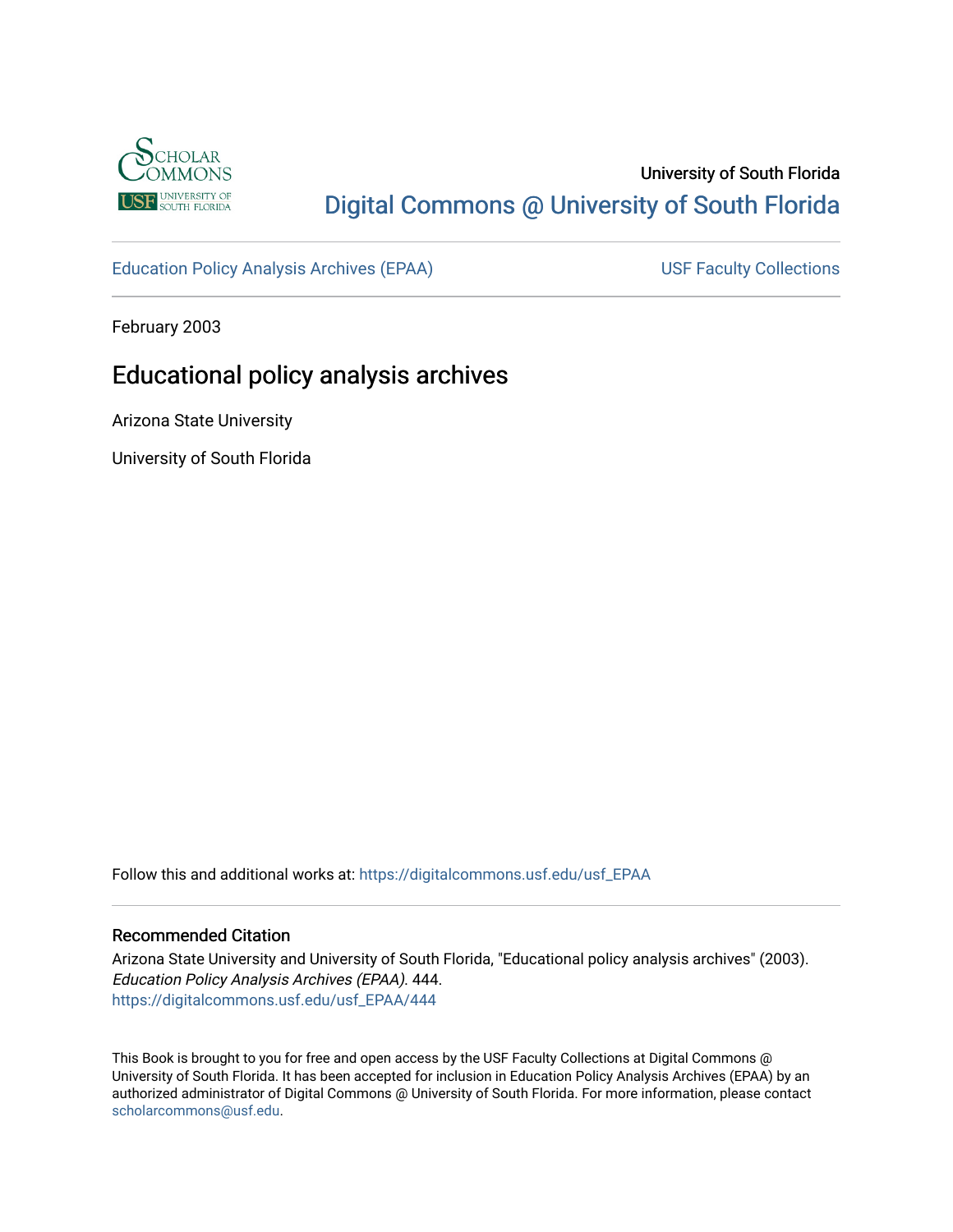# **Education Policy Analysis Archives**

**Volume 11 Number 5 February 6, 2003 ISSN 1068-2341**

A peer-reviewed scholarly journal **Editor: Gene V Glass** College of Education Arizona State University

Copyright 2003, the **EDUCATION POLICY ANALYSIS ARCHIVES**. Permission is hereby granted to copy any article if **EPAA** is

credited and copies are not sold. **EPAA** is a project of the Education Policy Studies Laboratory.

Articles appearing in **EPAA** are abstracted in the *Current Index to Journals in Education* by the ERIC Clearinghouse on Assessment and Evaluation and are permanently archived in *Resources in Education*.

## **Continuing Education Reform in Hong Kong: Issues of Contextualization**

**Chris Dowson Hong Kong Institute of Education**

**Peter Bodycott Hong Kong Institute of Education**

**Allan Walker The Chinese University of Hong Kong**

### **David Coniam The Chinese University of Hong Kong**

Citation: Dowson, C., Bodycott, P., Walker, A., and Coniam, D. (2003, February 6.) Continuing education reform in Hong Kong: Issues of contextualization, *Education Policy Analysis Archives*, *11*(5). Retrieved [date] from http://epaa.asu.edu/epaa/v11n5/.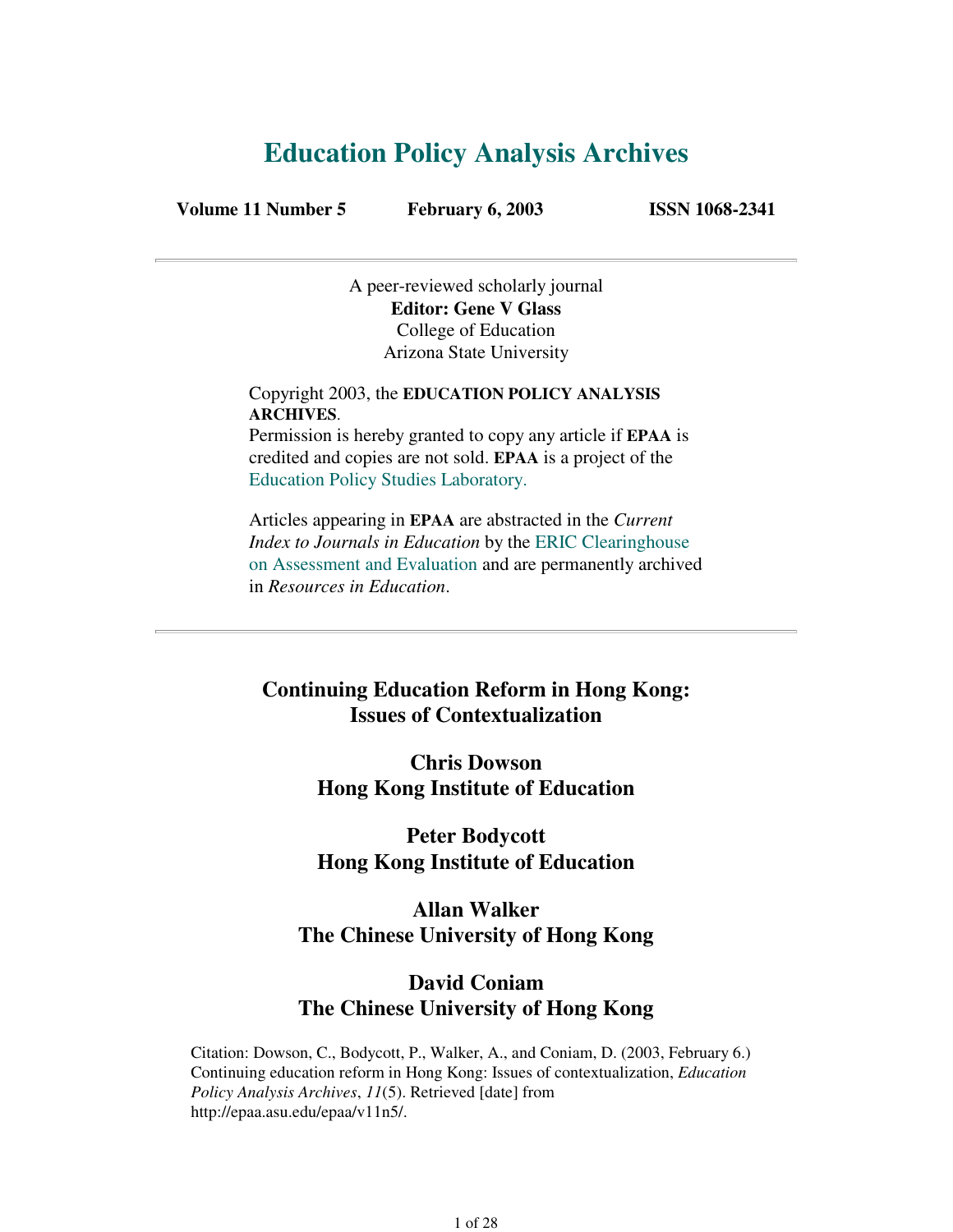### **Abstract**

Following initiations in educational reform that began in the 1990s, Hong Kong continues to experience considerable pressure for educational reform. On the surface many of these initiatives parallel reform policies/movements in Asia and indeed, globally. The success of any reform is dependent on how it is contextualised prior to and at implementation. In this article, an exploration is made into how reforms in four particular sareas, namely: professional development of principals, higher education, English language standards, and inclusion of students with learning difficulties have been conceived, contextualised and managed in Hong Kong, as it moves gradually toward increased adoption of education reforms. These areas are linked in that each describes and critiques contextualization with reference to areas such as accountability, co-operation and professional control.

### **Background to the Continuance of Education Reform in Hong Kong**

Since the early to mid-1990s, Hong Kong, like many societies throughout the Asia-Pacific Region and beyond has been engaged in continual educational reform. The reforms cover almost the gamut of educational levels and issues. Reforms over the last decade have left few areas of education untouched. For example, they have included language teaching and learning, improving teacher quality, curriculum development, special education and various approaches to school-based management. The most recent reform initiatives are driven by the Blueprint for the 21st Century (Education Commission, 1999.), which sets the overall aims of education and maps a framework for reforms. The key elements in the Blueprint center around:

- expanding the opportunities for education and build a lifelong learning society
- introducing flexibility, diversity and choice in the system to accommodate individual differences and develop potential to its fullest
- creating an aspiring learning environment so that students are intrinsically motivated to explore and learn on their own
- introducing multi-dimensional assessments to encourage all-round development
- empowering frontline educators and enhancing the professionalism of principals and teachers.

Such efforts are focused directly on improving teaching and learning. The immediate tasks include the upgrading of language proficiency, enhancing school leadership and the professionalism of teachers, broadening access to education, and building flexible pathways for professional development. In short, recent and current reforms target increased decentralization, raising standards, increased accountability, equity and the building of professionalism. These efforts are just part of a very crowded educational reform environment in Hong Kong—one which influences educators at all levels.

The reforms introduced are, on the whole, typical of the educational reform environment in many countries in the Asia-Pacific region. Despite the vast social, cultural and political diversity of the Asia-Pacific Region there appear to be a cluster of reforms which seem remarkably similar, at least in espoused intent, across the region. These reforms say the right things and promise much. However, it is suggested that the success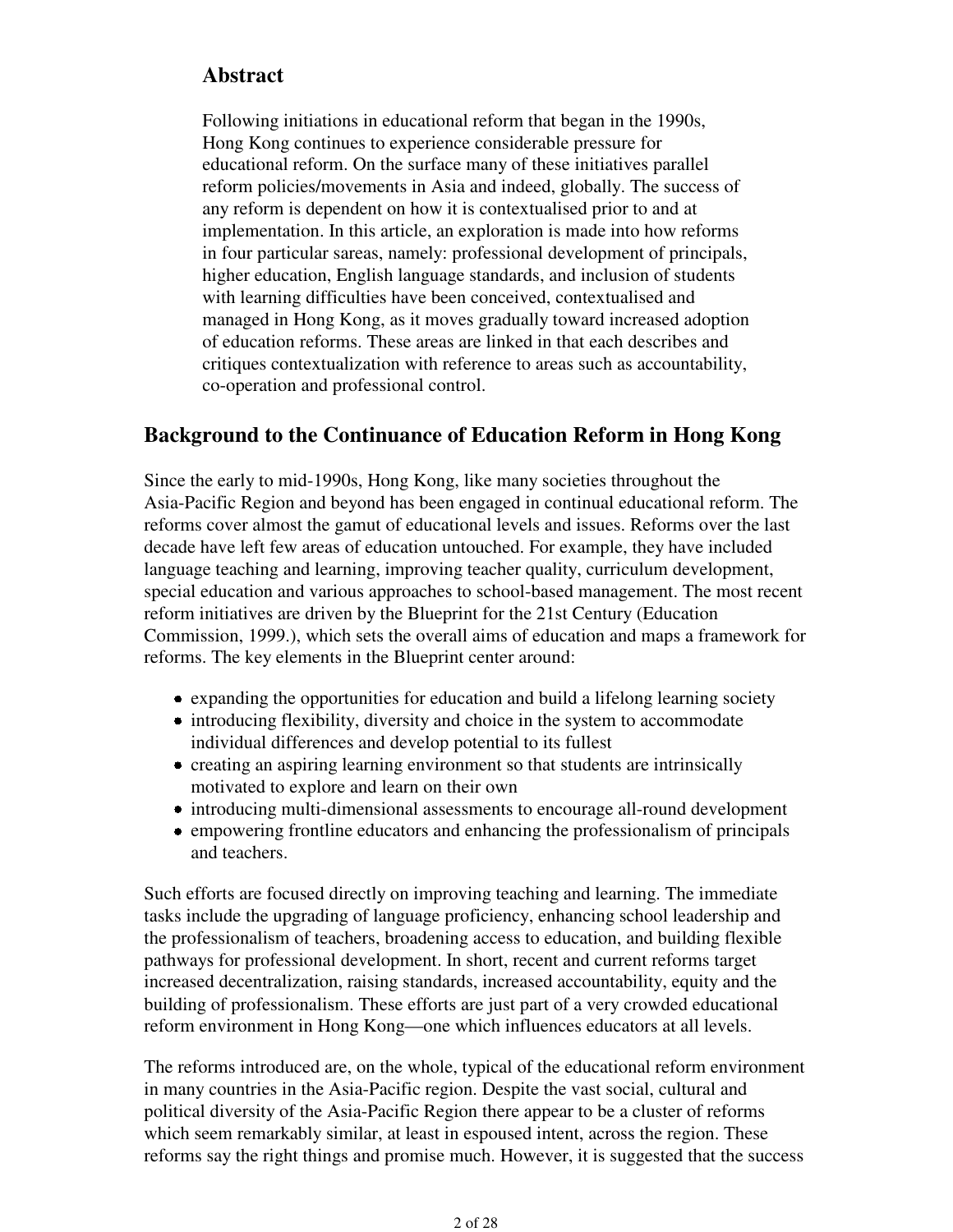of any reform is dependent not on its rhetoric or its shape but how it is "negotiated" and implemented within a particular system or school.

In the following sections we will briefly explore how important reforms in Hong Kong have been conceived, contextualised and managed. The four reforms covered are:

- 1. The professional development of school principals
- 2. Higher education
- 3. English language standards
- 4. The inclusion of students with learning difficulties

Each section will describe and discuss (the process or content) of contextualisation with reference to areas such as accountability, co-operation and professional control.

## **Professional Development of Principals (PPD) in Hong Kong**

Recognition of the key role of the school principal in education reform has grown substantially over the last decade or so. Such interest, at varying times and rates, is apparent in almost all societies in East and Southeast Asia. Educational reforms either targeting the role of the principal or areas that have an influence on this role are increasingly common. Accompanying such interest in the principalship are concerns that principals are unlikely to be able to play the role demanded of them unless they have the appropriate knowledge, skills, attributes and values required of reforming schools (Walker, Begley & Dimmock, 2000).

The reforms that continue to have the greatest influence on the role of the principal in the region are decentralization and the move toward school based management. Such reforms generally encapsulate school restructuring; school-based curriculum development; school development planning; increased teacher and parent involvement in decision-making and the formation of school councils. Other aspects may include delegated budgeting and human resource management; centralized curriculum planning using a learning outcomes framework; increased accountability to the central bureaucracy; increased parental choice of school; and greater competition between schools for students.

The gravity of these reforms has spawned considerable interest throughout the region in ways to help principals meet the emerging challenges of their role. For example, in Taiwan, Lin (2001) states, "reinventing schools requires exceptional school leaders—such leaders require a commensurate level of support and professional development to make the required role shift and, in many cases, this has not been forthcoming. This casts some doubt on whether they can adopt the new roles" (p. 8). In Japan, Muta (2000) comments, "The leadership and management skills of school principals are indispensable, but the current requirements for those positions are very strict, making it very difficult to find qualified persons" (p. 464). He adds "...some questions exist as to whether the principals can carry out such non-traditional tasks" (p. 464). In Hong Kong, Cheung (2000) expresses similar sentiments thus:

Hong Kong principals face an uncertain, constantly changing and rather stressful future. Many are indeed over-worked as they face wave upon wave of reform initiatives. Additional responsibilities without adequate resources have made the role changes much more painful than necessary. How to find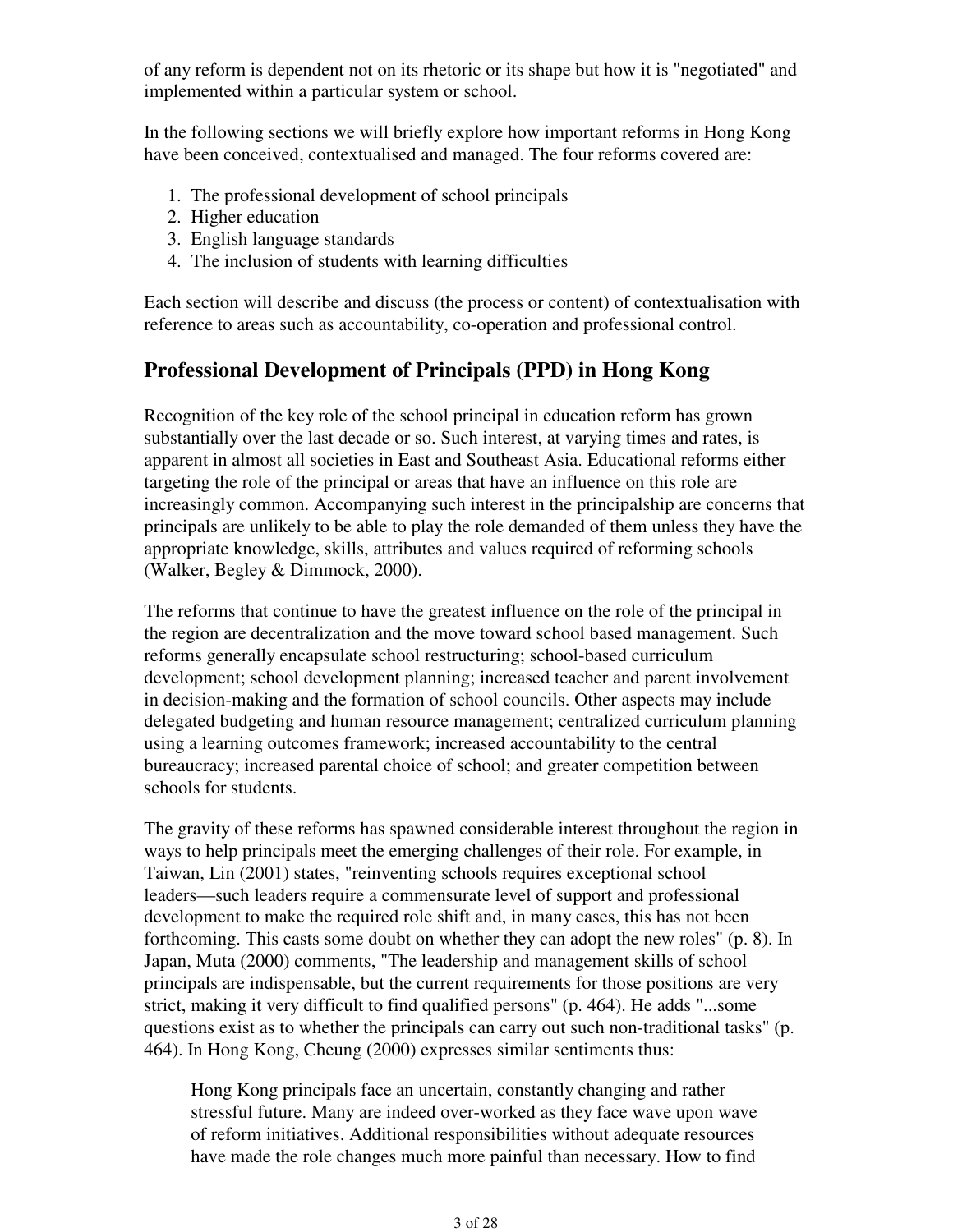more room and time for principals to metamorphose into a new breed that can lead Hong Kong's schools triumphantly into the new millennium is an issue that needs pondering and concern by both authorities and the principals themselves. (p. 62).

Almost identical concerns in the UK and various states in the US and Australia have led to a proliferation of principal and leadership centers and subsequent increases in "training" opportunities for school principals. Regional societies have also publicly recognized that if schools are to change and improve, especially in an environment of decentralization and school-based management, then principals must be equipped to deal with uncertainty and actually lead, not just manage.

Policy makers in Hong Kong have recently moved to promote the further professional development of principals. Although the rhetoric of principal training and development has been present in Hong Kong for almost 10 years, little of any substance has actually been provided, except to small, targeted groups. On the whole, Principal Professional Development (PPD) has been a *loosely* structured and carried out on an *ad hoc* basis*.* In the main, its content and mode of operation has been decided and guided by the institutes of higher education; often based on their expertise rather than the needs of the principals themselves, or the reforms they are intended to implement. Alternatively, PPD courses have been prescribed by the Education Department and geared largely toward the technical/managerial skills considered necessary to run a school. However, recent moves by the Education Department (ED) have begun to lay a framework for a more holistic and coherent approach to principal development.

In January 1999 the Education Department established a task group to look into the training and development of school heads. This group developed a tentative program and framework "to equip and develop school principals with the necessary knowledge, skills and attributes to become competent leaders to lead schools into the new millennium" (Cheng, 2000, p.68). In the resultant consultation document Leadership Training Program for School Principals the group proposed the following objectives for program participants. These were to:

- assess personal leadership potential for further training and development
- increase understanding of the critical role of a principal in the development and maintenance of effective schools
- improve skills in strategic planning and implementation processes
- understand global developments and their implications for education and the school
- shape a personal vision for leadership and continuous development

While the consultation document was generally positively received, some interest groups expressed reservations about certain recommendations. These reservations included the difficulties instituting a "uniform" program for all principals (and potential principals) and the requirement that serving principals obtain a "certificate of principalship" by a set date. In reaction to these and other concerns, a second consultation document was released in February 2002. The consultation paper was entitled Continuing Professional Development for School Excellence (Education Department, 2002). This document presented a coherent framework for principals' professional development - one that aimed to meet the needs of Hong Kong practicing and aspiring principals at various stages of development.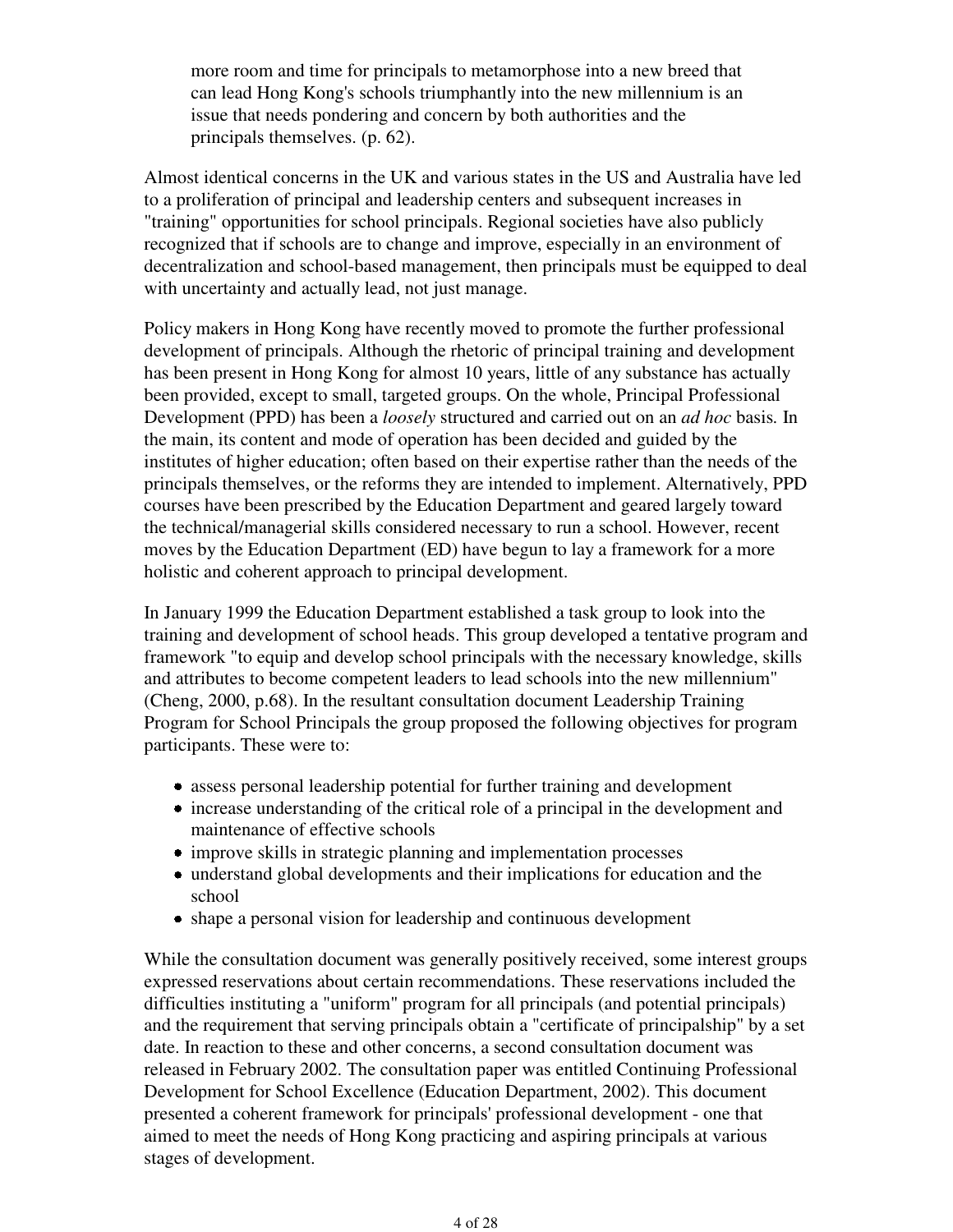## **Link to reform**

The development and release of the two consultation documents and the promise of resources to support PPD by policy makers signaled recognition of the link between principal professional development and the successful implementation of educational reform in Hong Kong. It many ways, the consultation documents can be seen as the single most important move toward recognizing and systematizing principal training and development to come out for many years. As such, the initiative attempted to address a number of major concerns that have undermined previous efforts. Perhaps the most serious concern addressed by the emerging PPD policy was the lack of coherence and connectivity previously evident *between* and *within* the various components of PPD across levels. According to the document, PPD must target three distinct groups—Aspiring Principals (AP), Newly Appointed Principal (NAP) and Serving Principals (SP).

Linkage between the three levels is proposed through what the document refers to as the *Six Core Areas of Leadership*. These key areas of the principalship are common across the three levels of the principalship, although coverage and depth depends on the level. Attempts are also in train to build-in coherence between levels in terms of courses and other mechanisms. Linkage within levels is addressed through the inclusion of needs assessment, designated intensive and ongoing courses (partly based on outcomes of the assessment) and a certification processes. For example, according to the new policy, Newly Appointed Principals (NAP) begin their professional development by completing a needs assessment which is used, in turn, to inform group professional development offerings and individual development plans. Similar approaches are in-train or planned for APs and SPs.

### **Issues**

Although there is no doubt that the current policy is a very positive forward step, a number of implementation issues hold the potential to impede the efficacy of the policy and accompanying programs. A first issue may be the number of different providers involved. Although this does not present a difficulty *per se*, it is obviously healthy to include multiple providers playing to their strengths, problems may arise if these providers disregard the established framework, or ignore the intended linkage between the needs assessment and designated programs, and design their inputs only in terms of their own interests. Such actions could weaken the effect of all the interrelated components and return principal professional development to its traditional fragmented and decontextualized roots. Another related articulation difficulty might arise between offerings and mechanisms for various groups of principals. Given that the framework divides principals into three groups, there appears a need to impose more stringent quality assurance mechanisms to prevent duplication and ensure relevance.

A further implementation blockage is that the current professional development initiatives are not linked to principal recruitment or selection. Aspiring principals and school governing bodies may not take PPD seriously if it remains de-linked from actually applying for and winning a position as principal. Unless principals and aspiring principals see a clearer, pragmatic purpose to professional development, such as selection or articulation to further degrees, the PD offerings may not be valued, or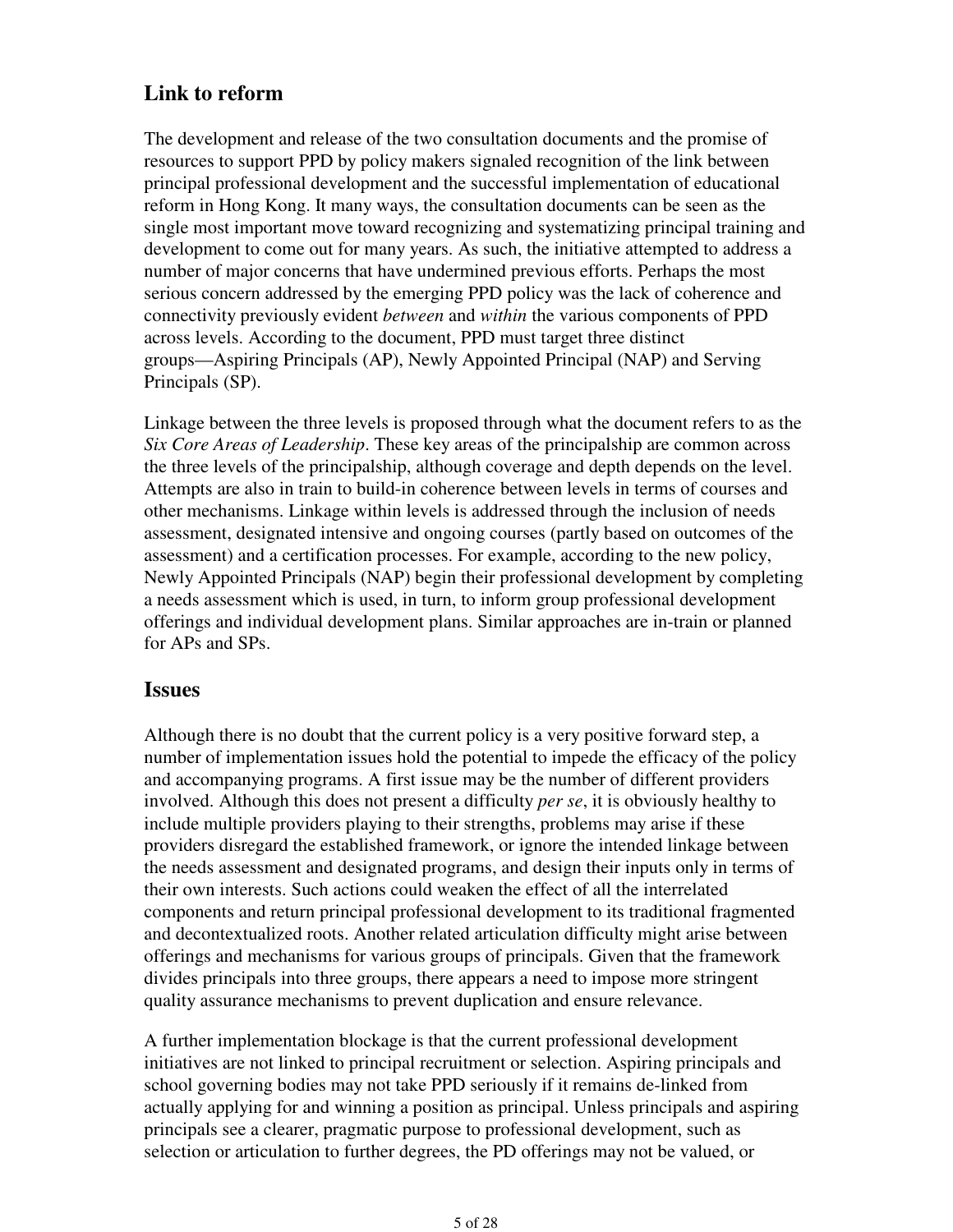effective. Although it is hard to avoid, at the personal level there is also a danger of a lack of coherence, if insufficiently motivated individual principals engage in professional development in a very shallow manner.

How, why and where programs are conceptualized and developed may also hinder effective implementation. In many instances, there appears a continued, over-reliance on higher education institutions knowing what is best for aspiring and serving principals. Hence, although policy makers may reinforce relevance in terms of rhetoric, in reality, local providers (or individuals within certain organizations) may continue to develop professional development programs based on their expertise and ideologies rather than on what principals want and need to implement reforms. A result of this can be that offerings are overly formal (e.g. restricted to formal face-to-face courses and workshops), too practically biased (with little intellectual input) or, more often than not, overly theoretical and detached from the lives of principals. Such charges, unfortunately, are not uncommon in PPD programs where designers too often ignore the fact that much of what principals do is context specific, and that simple formulas, models or recipes distinctive to each context are not readily replicable. Until universities and other providers establish meaningful partnerships with principals at all stages of professional development there may well be continue to be a sizeable gap between offerings and the real life of schools.

A further blockage to the successful implementation of PPD in Hong Kong is the continued homage paid to overseas theories, presenters, frameworks and ideas, particularly English and American models (Walker & Dimmock, in press). As in many societies in the region, there is often an over-reliance on Western, mainly Anglo-American theory, values and beliefs in terms of overall policy adoption and in many areas of education. In terms of principal's professional development, unconsidered adoption can hamper the meaning of the program content for participants and influence its design, structure and even presentation. Although cross-fertilization of ideas and approaches is generally positive, there may not be enough recognition that theory, practice and imported expertise is often culturally insensitive or inappropriate. In short, it is difficult to see how PPD can be relevant if it depends almost exclusively on people and ideas located in very different contexts and cultures. One way to counter such a difficulty is to institute feedback mechanisms that provide local professionals (principals) with opportunities to comment, shift and adapt imported offerings to local needs. An even more effective mechanism is to ensure that programs respond to local needs as identified through systematic needs analysis.

Another implementation blockage relates to the political/micro-political environment within which professional development takes place. In many ways, this is related to the issues of coherence and continuity noted earlier. Historically, Hong Kong has practiced an established tradition of "sharing" out the provision of professional development to the various, relevant higher education institutions. Although unarticulated, this tradition has been based on a "keep everyone on-side and happy" philosophy. Such practices are antithetical to quality PPD and emphasize political rather than content/delivery concerns. Petty jealousies and competition between academic institutions can upset the intent and implementation of professional development. While concerns focus on matters other than the relevance and quality of professional development opportunities and provision, the efficacy of PPD may be questioned.

Finally, the implementation of PPD in Hong Kong may also be blocked by its lack of a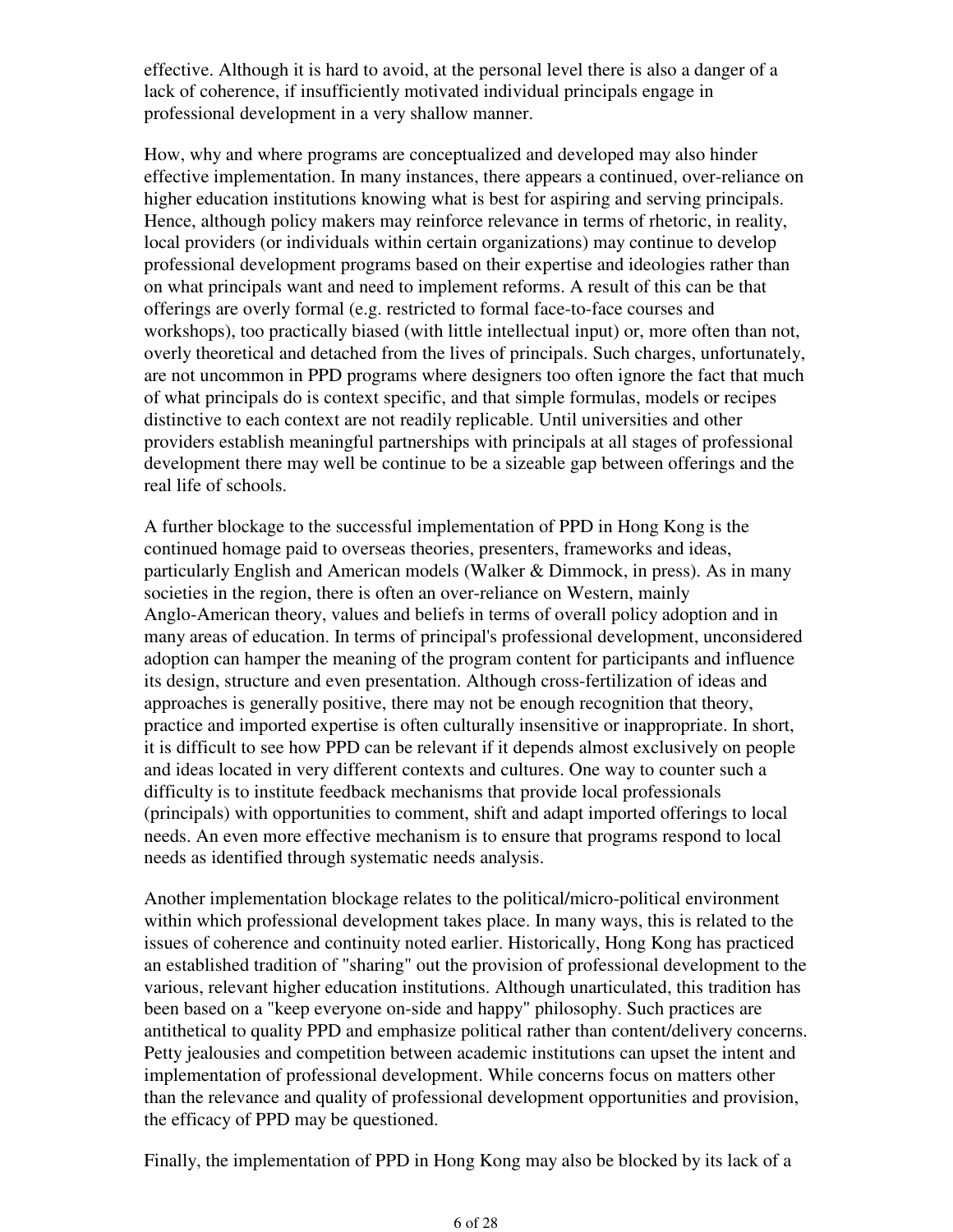"hard edge." In other words, the standard of accountability mechanisms may be inadequate both in terms of the principals involved in the process and for the providers. For example, there are no obvious mechanisms to gauge the effect of the professional development on leadership actually in the school. Neither are there stringent requirements for providers to show that their outcomes have in fact been achieved. Although the emerging policy is attempting to address this issue, particularly through the needs assessment process, it has some distance to go.

Recent policy then, is aimed at the professional development of aspiring, new and serving principals in Hong Kong holds previously unequaled opportunities to build principal professionalism. The scope of the changes calls for a marked shift in culture in terms of how principals, providers and the system perceive and operationally PPD. At it's most basic level, the new policy requires a change in mind-set—away from the belief that principals do not need to learn, or learn by osmosis. For principals to successfully reshape their role they must have access to meaningful professional development. For such development to become relevant and offer any chance of real change it should be developed in concert with principals themselves and be adequately resourced and rewarded by departments and ministries of education. It should also be linked closely to the reforms principals are expected to implement and shaped to form a coherent program rather than the piecemeal, fragmented attempts that comprise the norm.

Much of the responsibility for making professional development meaningful, of course, lies with principals themselves and their willingness to take some control of their own destinies. Although the emerging PPD policy holds much promise, it faces a number of fairly major hurdles if it is to be implemented in a way that truly benefits principals and cajoles them toward greater professionalism and reform.

## **Teacher Education Reform: The Challenge of Contextualisation**

Over the past 25 years there has been an explosion of knowledge about brain development, cognition, learning theory and their relationship to student motivation and achievement (Lynch, 2000). In Hong Kong this knowledge has gradually made its way into educational reform documentation that posed and continues to pose significant challenges to the way the curriculum is structured and the ways children are taught. The challenge for teacher educators is to figure out how to incorporate new knowledge, required by reform initiatives, in to our teacher education curriculum, in order that new teachers understand how ultimately to advance student achievement in their classrooms. This is a difficult task, made more difficult in Hong Kong by reform initiatives that apparently contradict one another, and by a school system that does not necessarily welcome students well versed and skilled in new approaches to learning, teaching and assessment, or equipped with a notion of professionalism, which includes the right to question existing practice.

In this section of the paper it will be argued that a paradox exists between the requirements of reform and the needs of schools. This paradox places, for one institution specifically, undue political demands and expectations on the teacher education curriculum, teacher educators and student teachers. It is also argued that to overcome the apparent paradox, teacher education curriculum reform is required in which issues of contextualisation are addressed.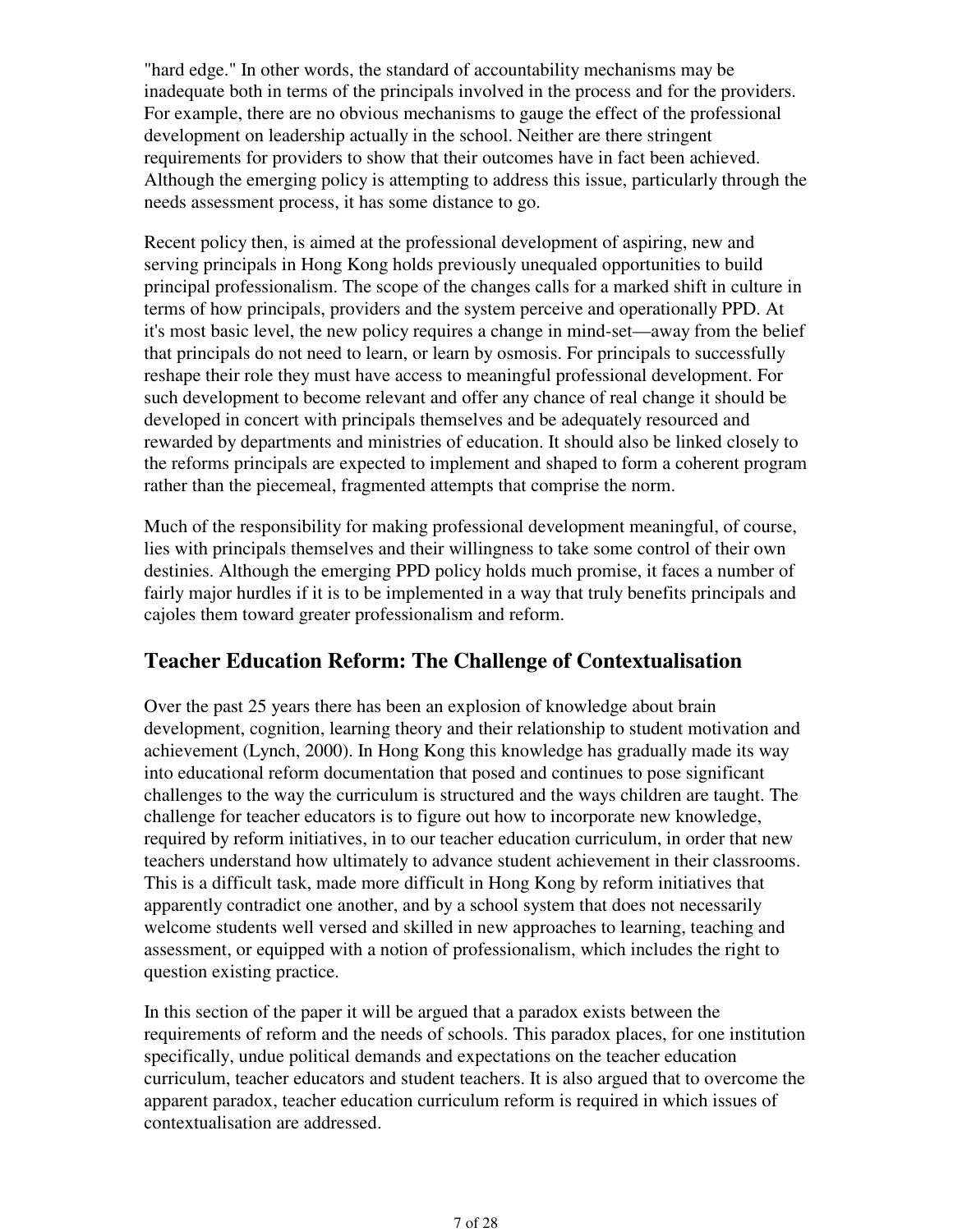## **The Reform Context**

Recently released education reforms (Education Commission (EC) 2000) comprise wide scale changes to all sectors of education in Hong Kong. The reforms encompass a broad vision based on the principles of learner-centered education and related changes to the curriculum, modes and focus of instruction, assessment opportunities, whole- school management, enhanced professionalism, and opportunities for lifelong learning. The reforms also embrace the worldwide trend toward accountability through standard-based assessment. Inherent in the reforms are recommended changes or modifications to all stages of education: Early Childhood to Higher Education and Continuing Education. More substantial than the mere scope of reform is the depth of reform, which strikes at the ideological heart of education in Hong Kong. The reforms are summarized in the following five principles.

- Learning should be focused on students' personal development and allowing room and flexibility for students to be masters of their own learning.
- There should be no "dead-end screening" to block learning opportunities. Learners should be given due recognition for what they achieve.
- Access should be provided and means sought to ensure learners realize their potentials. "Everybody should achieve basic standards and strive for excellence."
- Learning should not be limited to school subjects or examination syllabuses, students should be prepared for the realities of life
- All sectors of the community are expected to contribute to the reforms. (EC, 2000)

It is clear that the reforms aim at improving teaching learning standards and accountability across all stages of education through changes and improvements in academic structure, curriculum, and instruction and assessment mechanisms at the various levels. However, while several of the reforms, such as the development of technological expertise and meeting the needs of diverse learners appear compatible with general developments in higher education and school curriculum, other aspects appear to contradict one another, e.g. learner-centered teaching based on a premise of teaching for understanding and standards-based assessment. In addition, there are problems associated with competing ideologies and related perceptions of educational aims and practices between policy makers, and policy implementers, (which are the schools). These apparent contradictions and differences of opinion raise serious questions regarding contextualisation.

The reform documentation clearly acknowledges a desire to shift classroom instruction away from the transmission of knowledge to learning how to learn i.e., establishing a new culture of learning and teaching. However, questions must be raised about contextual or cultural relevance of such a movement. For modern Chinese, Confucianism remains a critical element in their cultural identity (Chan, 1999). Closely linked to this is a traditional view of the teacher as authoritarian and one whose role is that of transmitting knowledge through instructional methods such as rote and repetitive learning. Such methods are reinforced by an emphasis by the teacher and parents on demonstrable knowledge achievements in the form of test score attainment. Therefore, to propose educational reforms that clearly contrast with firmly established cultural styles of learning and teaching, through assertions such as "the fostering of learning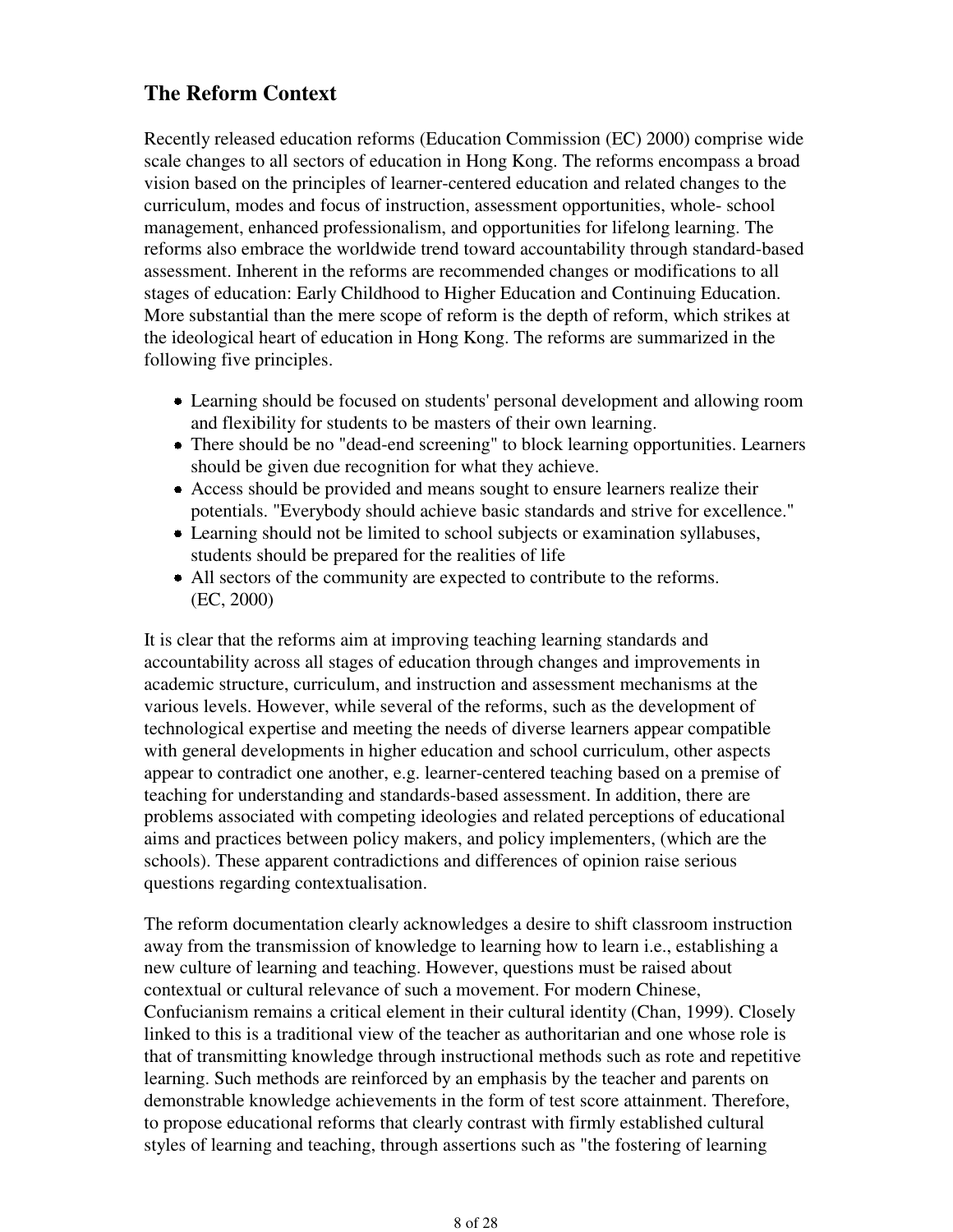abilities [to be] more important than the imparting of knowledge" creates something of a educational paradox; to marry the needs of continuous change through reform and innovation on one hand to an educational system that fundamentally rewards conformity and orthodoxy on the other. In Hong Kong, politics also plays a significant role in deepening the paradoxical gap between preparing reform-savvy beginning teachers and the contextual reality of schools.

Contextualisation in respect to teacher education and general education reform is defined as the negotiation and adaptation of a policy, programme or curriculum approach for a more meaningful fit to the values, norms and structures of a host culture or organization (Bodycott, in press). The concept and more importantly the issues arising from its application pose one the greatest challenges for any teacher education institution intent on creating and maintaining change.

### **Contextualisation and Teacher Education in Hong Kong**

Higher education in Hong Kong refers to all learning opportunities above secondary school level. This includes post-secondary school colleges, universities, extra-mural departments of universities, non-local tertiary institutions and the Hong Kong Institute of Education (HKIEd), a teacher education facility and itself a successful product of EC Report 5 in 1992, and the main source of primary school teachers for the HKSAR.

The challenge and associated problems posed to teacher education institutions by the reforms in respect to curriculum; instruction and assessment are similar to those discussed generally above. That is, not to confine curriculum to the transmission of knowledge and skills, but to provide students with training in aspects of culture, emotion, moral conscience and mentality. Specifically, the reform recommendations require all higher education institutions to "review the functions, contents, focuses and modes of teaching… to strike a balance between the [content] breadth and depth" (EC, 2000, p. 113). Higher education must provide learning experiences and opportunities to "develop-broad based knowledge and vision, as well as enhancement of individual students problem- solving power and adaptability" (EC, 2000, p. 111). Hong Kong institutions of higher education are being challenged to rethink their whole approach to curriculum and instruction.

## **Pedagogical issues**

The reforms also constitute for teacher educators theoretical and pedagogical dilemmas based on the incongruent principles of reform and their explicit emphasis on student-centered approaches to teaching and learning on the one hand, and the sustained emphasis on standards and outcomes assessment on the other. The problem becomes professionally challenging when dealing with an overt clash of philosophical ideals—standards-based accountability and liberal-humanist values and the translation of these into programmes of instruction that meet the contextualised needs of schools and general education (Helsby, 1999). The "imposition" of standards- based accountability locks teachers into a mode of operating in schools, no matter what efforts are made to reform or shape it (Apple, 2001). In colloquial terms, teacher educators in Hong Kong are metaphorically, caught between a rock and a hard place. The reforms charge teacher educators with the responsibility of creating "pillars of society" who are both "generalists and specialists" who will have high standards of academic knowledge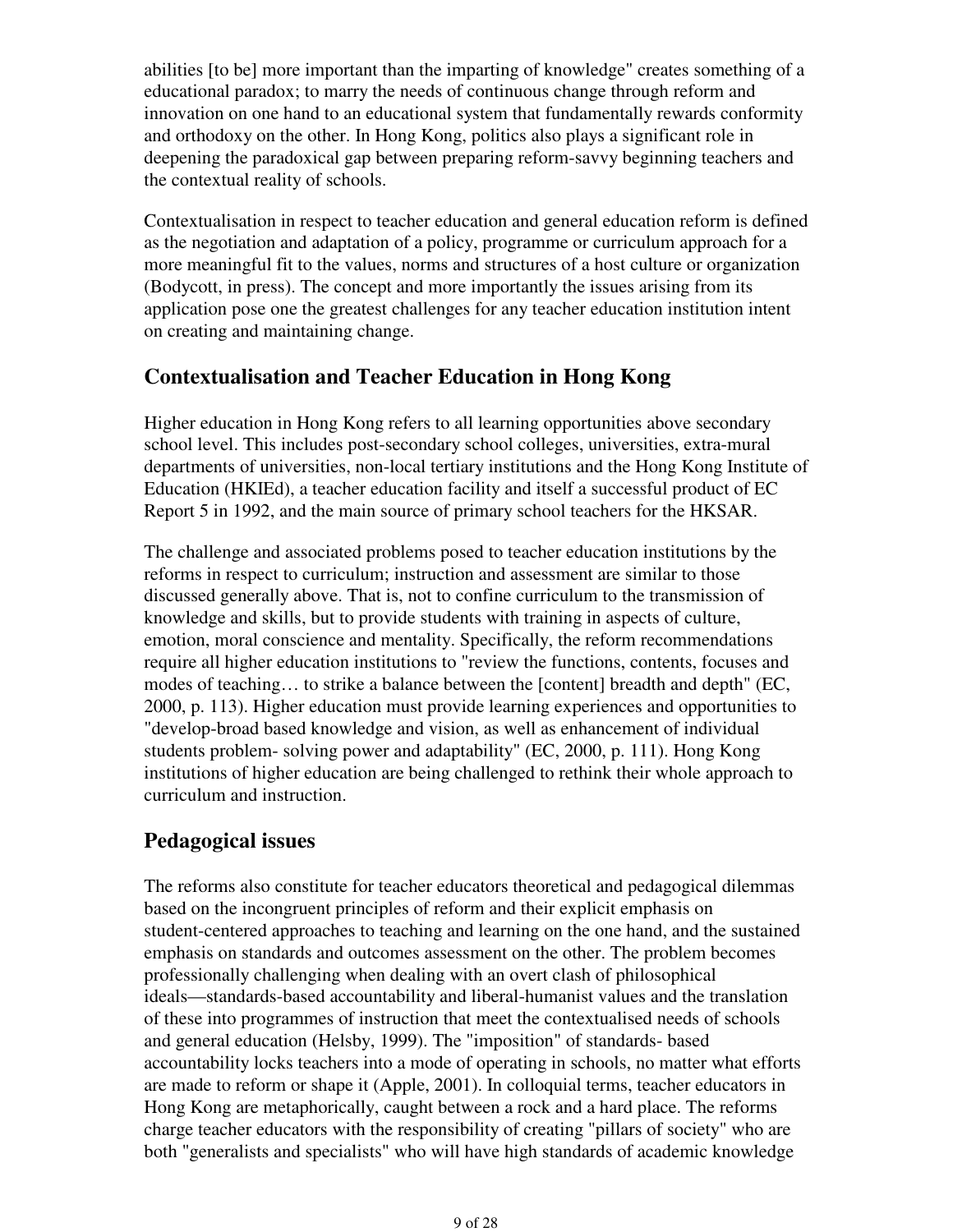and language skills, and who (as beginning teachers) are entering a school system in a time of rapid reform.

## **Politics, Reform and Paradox**

In Hong Kong an undercurrent of concern exists relating to the politicization of the reforms and specifically their direct effect on teacher education. If anyone was to question the importance placed on the teacher education in respect to the latest reforms, then they need look no further than to the level and tone of language used to describe their role. Higher education is seen to be "the key" and has "the duty" to be the gatekeepers of among other things student language proficiency attainment. The reform documentation describes the move toward exit standards of language proficiency. Such language and initiatives firmly position the current reforms alongside similar global trends aimed at national standards for teachers e.g., in the United States and in Australia. But in these countries such movements are based largely on economic trends and questionable motives and place extreme pressure on providers of teacher education. Whatever the political motive, the reforms and in particular the emphasis on outcomes-based performance assessment and the associated high stakes tests for graduating language teachers in Hong Kong has already exerted a considerable influence, albeit not always positive, on teachers and teacher education students, and higher education teaching, curriculum and teacher education agendas.

Currently in Hong Kong the majority of newly trained primary teachers are provided by the HKIEd. Two major universities compete with the HKIEd for this substantive market. However, an inequity exists between the universities and the HKIEd, which is compounded by the paradoxical relationship between reforms, teacher education and schools. Specifically, issues arise concerning the role and status of the HKIEd and its ability to prepare teachers for the contextual reality of Hong Kong schools, to "compete" for student numbers and the necessity for it to demonstrate programme conformity to government reform directives. These issues, as summarized in Bodycott, (in press) include:

The status afforded HKIEd where in an elitist educational context is yet to be awarded "university" status, which affects the level of clientele attracted to programmes of teacher education at HKIEd compared to other "university" education faculty programmes. HKIEd and teaching tends to attract students who are generally of lower academic standard than those entering for study at "universities." Therefore the impact of the unstated competencies and "university standards" expected of all graduating HKIEd students is far greater given their entry level.

Secondly, the requirement of the HKIEd to have full details of all programme content and management validated for rigor and general quality by external parties including international subject and curriculum experts and local academics from "university" faculties. These validations require the HKIEd to defend all aspects of design and management and in particular how the programme reflects government reform initiatives. No other teacher education faculty in Hong Kong is required to divulge such programme detail or justify relevance and relationship of specific teaching philosophy and subject content to government reform directions.

Thirdly the perceived need of government and the community to criticize education in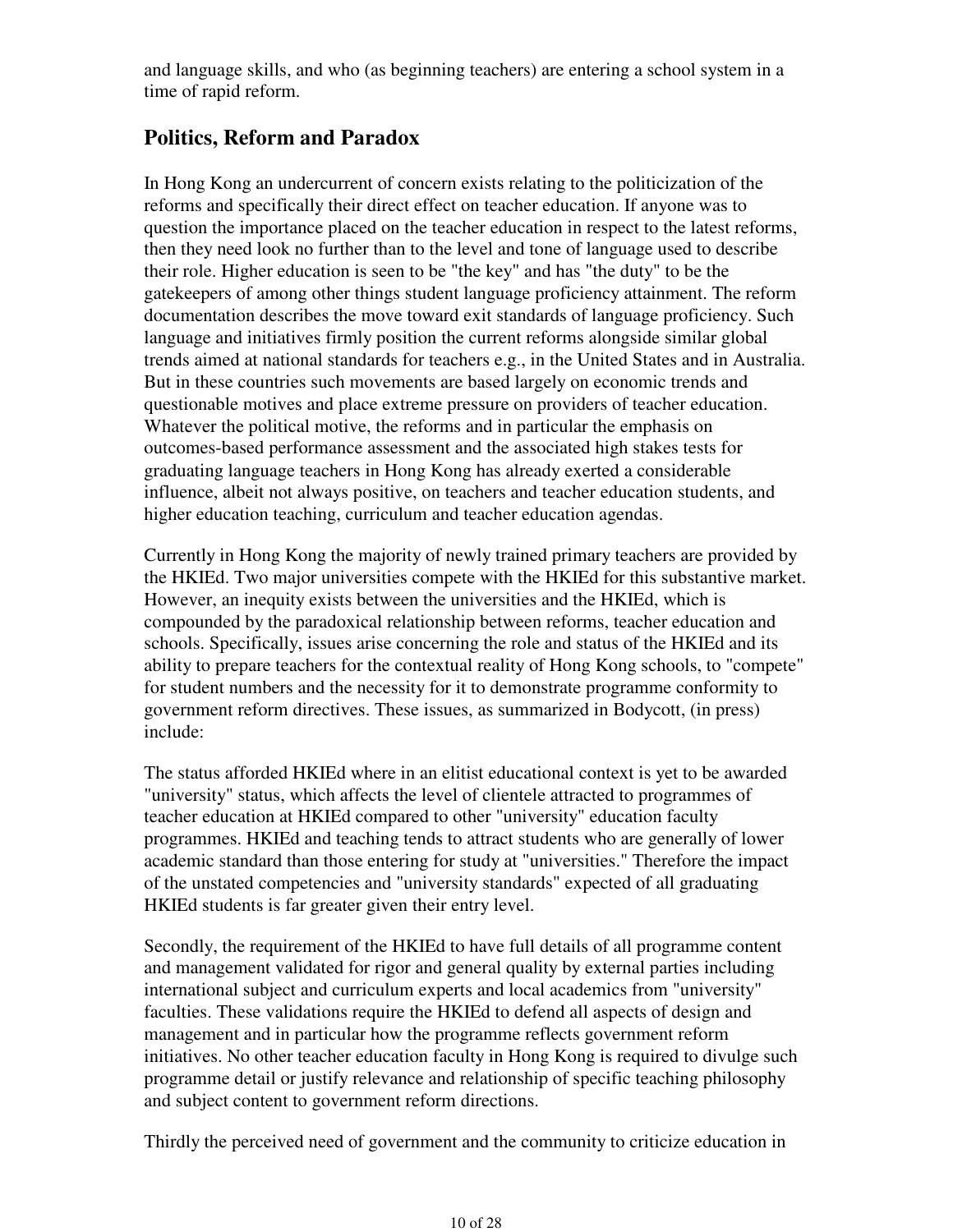general and the HKIEd specifically for failing to deliver students and beginning teachers who are academically, socially, spiritually and morally fulfilling of their, at times, unrealistic expectations.

Lastly the reforms create inequities in the provision of teacher education. University faculties of education via their status exercise liberties in respect to programme design and the degree in which government reform initiatives are addressed, whereas HKIEd programmes by virtue of it's "non-university status" must conform to government reforms. The paradox here is that schools criticize the graduates and their programmes of instruction for not being compliant with the current pre-reform specific needs of schools.

### **Transforming Teacher Education**

Current reform requirements and expectations imposed on higher education in Hong Kong presents teacher educators and their students with what many find almost insurmountable challenges. Firstly, to meet the contextualised demands of reform teacher educators must themselves be capable of personally and professionally dealing with change and with the inherent ideological and pedagogical incongruence associated with reform. Secondly, assuming teacher educators can personally cope with such challenges they then must have or develop the professional ability to transpose their understandings into programmes of instruction that can in some way challenge the existing beliefs, attitudes, values and practices of students. To meet such personal and professional challenges it is proposed that there must be a significant change in the nature of teacher education. At present, missing from the reform agendas in Hong Kong and elsewhere is a view of teacher education that encompasses a "change agentry" (Fullan 1993). That is, time must be given within teacher education programmes to overtly prepare teachers and teacher educators to be effective agents of change.

Preparing teachers to be agents of change is decidedly not the focus of current teacher education in Hong Kong, nor importantly is it necessarily desired by future employers. Principals, despite educational reform initiatives, do not necessarily want new teachers to enter their schools questioning existing practices, or reflecting and acting responsively to the culturally relevant academic needs of differentiated learners and by doing so upsetting the status quo. Frequent criticisms by Hong Kong principals of beginning teachers, and especially those from the HKIEd, is that they are under-prepared, unprofessional and lack classroom management schools (criticism based on the noiselevels generated in classrooms), and lack the subject- knowledge to adequately prepare students for high stake tests.

The contextual reality is that generally Hong Kong principals do not want teachers to question whose interests are being served and met by school policy, or by the curriculum and its reliance on textbook teaching and test preparation. Nor do they want beginning teachers who may question the failure of the school to adhere to principles such as whole person, no loser, broad-based knowledge and learner-centered approach to education, as presented in the current education reform documents. Such knowledge of schools and the contextual challenges of teaching in Hong Kong are bound to have far reaching effects on the long term transformation of curriculum or practice and the design and effectiveness of any teacher education programme.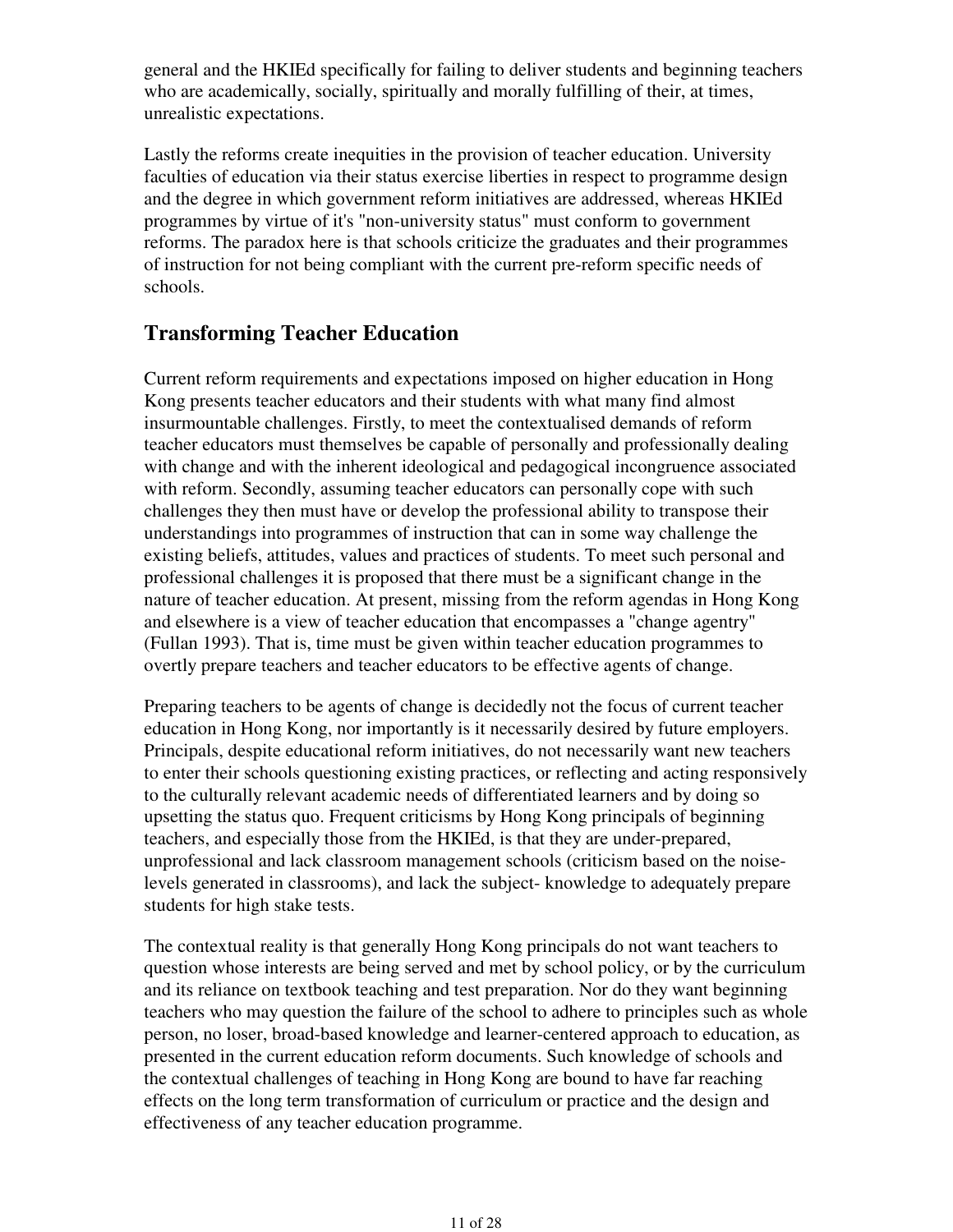## **Placing Context to the Fore in Teacher Education**

To have face validity, teacher education programmes must be contextually authentic. That is, students must be required to undertake a programme of study and teaching experiences that relate directly and authentically to the context of schools and the classroom. Such a belief is grounded in experience and the literature (for example see Lynch, 2000) which advocates the when students are taught in active, engaging environments, and are allowed to put the knowledge in to practice by demonstrating its application in some way, then they will come to understand more, retain more, and apply their knowledge more in various learning contexts. Such instruction Howey (1998) labels as "contextual teaching and learning (CT&L)" which is defined as:

Contextual teaching …enables learning in which students employ their academic understandings and abilities in a variety of in- and out-of-school contexts to solve simulated or real-world problems, both alone and with others. Activities in which teachers use contextual teaching strategies help students make connections with their roles and responsibilities as family members, citizens, students, and workers. Learning through and in these kinds of activities is commonly characterized as problem based, self-regulated, occurring in a variety of contexts including the community and work sites, involving teams or learning groups, and responsive to a host of diverse learners needs and interests. Further contextual teaching and learning emphasize higher-level thinking, knowledge transfer, and the collection, analysis, and synthesis of information from multiple sources and viewpoints. CT&L includes authentic assessment, which is derived from multiple sources, ongoing, and blended with instruction. (pp. 19-20)

A contextually authentic teacher education programme would consist of the following features:

- The standards for excellence in teacher education would be clearly articulated and addressed specifically to students throughout their programme.
- Emphasis would be placed on developing the individual skills and qualities of students through an acknowledgement that reform or change is a highly personal process with no guaranteed outcome.
- Grounded in a personal-social-constructivist view of knowledge and skill formation, reform initiatives are channeled through contextualised tasks and activities designed to facilitate challenge to each individual students personal and professional constructs of teaching and learning. Through such a process, knowledge (theory), values and practices are analyzed and critiqued for what they actually mean for the student personally and in respect to the contextualised realities of classroom instruction, teaching and learning and other aspects of teachers work—policy formation, curriculum development, assessment and reporting.
- Therefore the development of reflection would be more than a rhetorical component in the programme design.
- A focus on assisting students to develop an understanding of the synergistic nature of theories in practice, of professional partnerships with fellow stakeholders in the education endeavor, of reflexive thought and action and the often incongruence of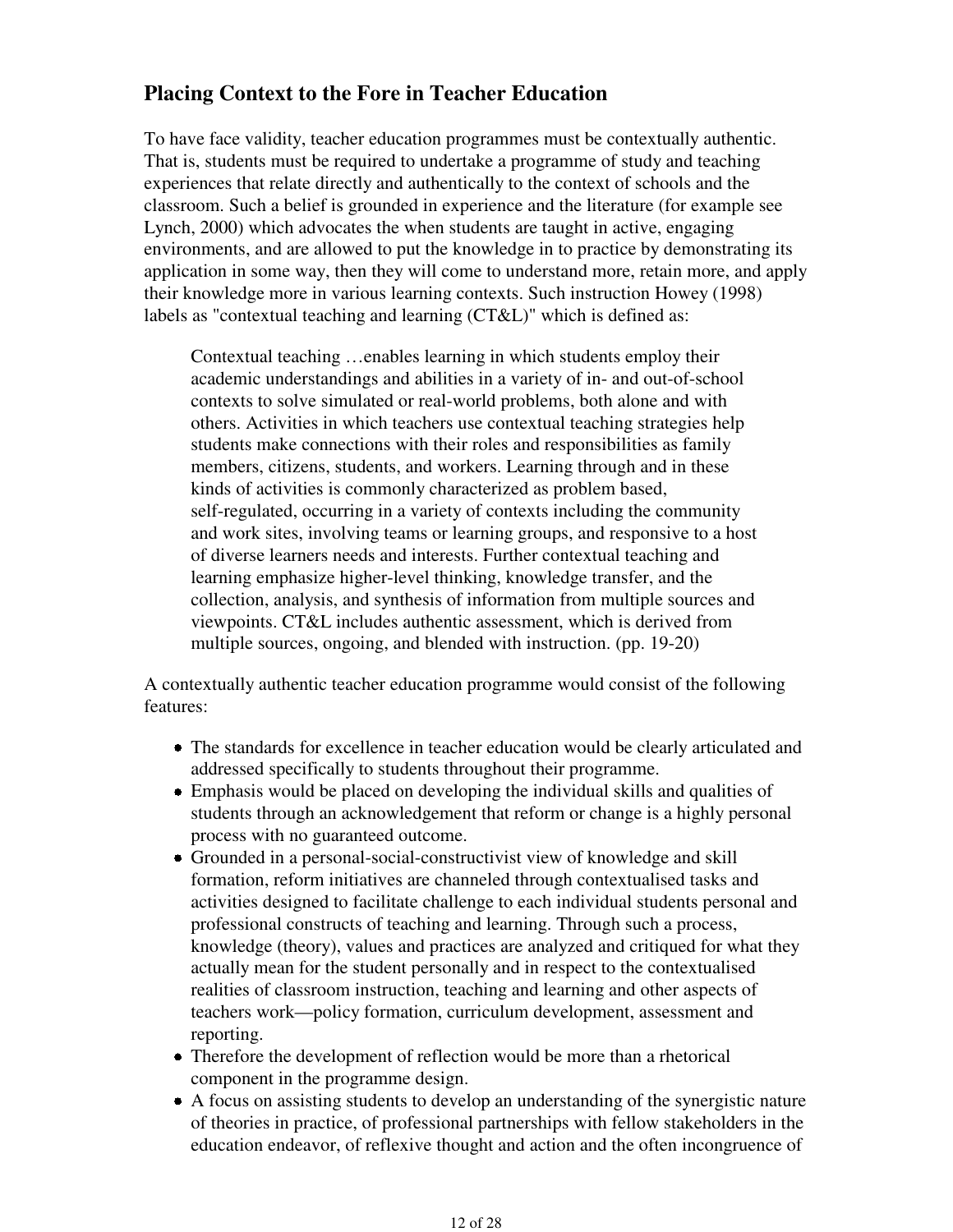educational vision and contextual reality.

- All teachers would be expected to operate as reflective practitioners and thereby work collaboratively in learning communities and demonstrate that their teaching leads to increased student achievement (Cochran-Smith, 2001).
- Students would ultimately be expected to present themselves publicly, to justify the decisions they make in respect to teaching and learning to various stakeholders in the education process. These stakeholders include parents, teacher colleagues, the principalship, school benefactors and the children themselves;.
- Authentic assessments are implemented that require students to actually perform certain learning tasks, thereby demonstrating their skill and understandings and an ability to apply what they have learned (McTighe, 1997). Such assessments require students to perform the assessment in a manner in which stakeholders wish them to perform in the classroom. In so doing, students are required to focus on higher levels of cognitive complexity (Gipps, 1995).
- Success would be determined through an evaluation of how well the programme content, assessment tasks and associated experiences reflect the real-world of the classroom.

Contextual authenticity in programme design and delivery would provide students with the best possible teacher preparation and the education community with teachers who are well-versed and skilled in the needs of the profession and the schools and children in the community and culture in which they are to serve. In a contextually authentic programme, students are placed in situations that require the application of knowledge and skills together with guided reflection and constructive feedback, as opposed to more traditional teacher preparation programmes that place greater emphasis on the recognition of subject content and reproduction of correct answers.

The roots of contextually authentic teacher education are grounded in theoretical principles of humanism and constructivism, which ensures students are "in touch with their own landscape" (Greene, 1978, p. 39). Contextually authentic teacher education embraces other theories and terms used by learning theorists—such as experiential learning, real-world learning, active learning, learner-centered instruction, and action learning—all of which are frequently quoted in reform documents if not observed in classroom practices.

The extent to which such principles influence the design of teacher education programmes will vary according to culture and education context. For example, if the agreed focus of education is mastery of techniques or demonstration of specific competencies, then teacher education programmes will need to be designed to transmit the required knowledge and in so doing prepare their prospective teachers in accordance. Similarly, if the focus or aim of education is for teachers to be more critical, reflective thinkers and practitioners—as in the current Hong Kong educational reforms—then prospective teachers must have opportunities to learn how to explore the world of teaching and education from a reflectively critical perspective. In so doing, they would be required to find their place within such a landscape before expecting their students to do so.

To be contextually relevant, teacher education must prepare prospective teachers to negotiate the blurred and somewhat contradictory realities of curriculum policy and school-based practices. Students must be prepared to prove themselves competent in their first time teaching positions while at the same time be prepared to challenge some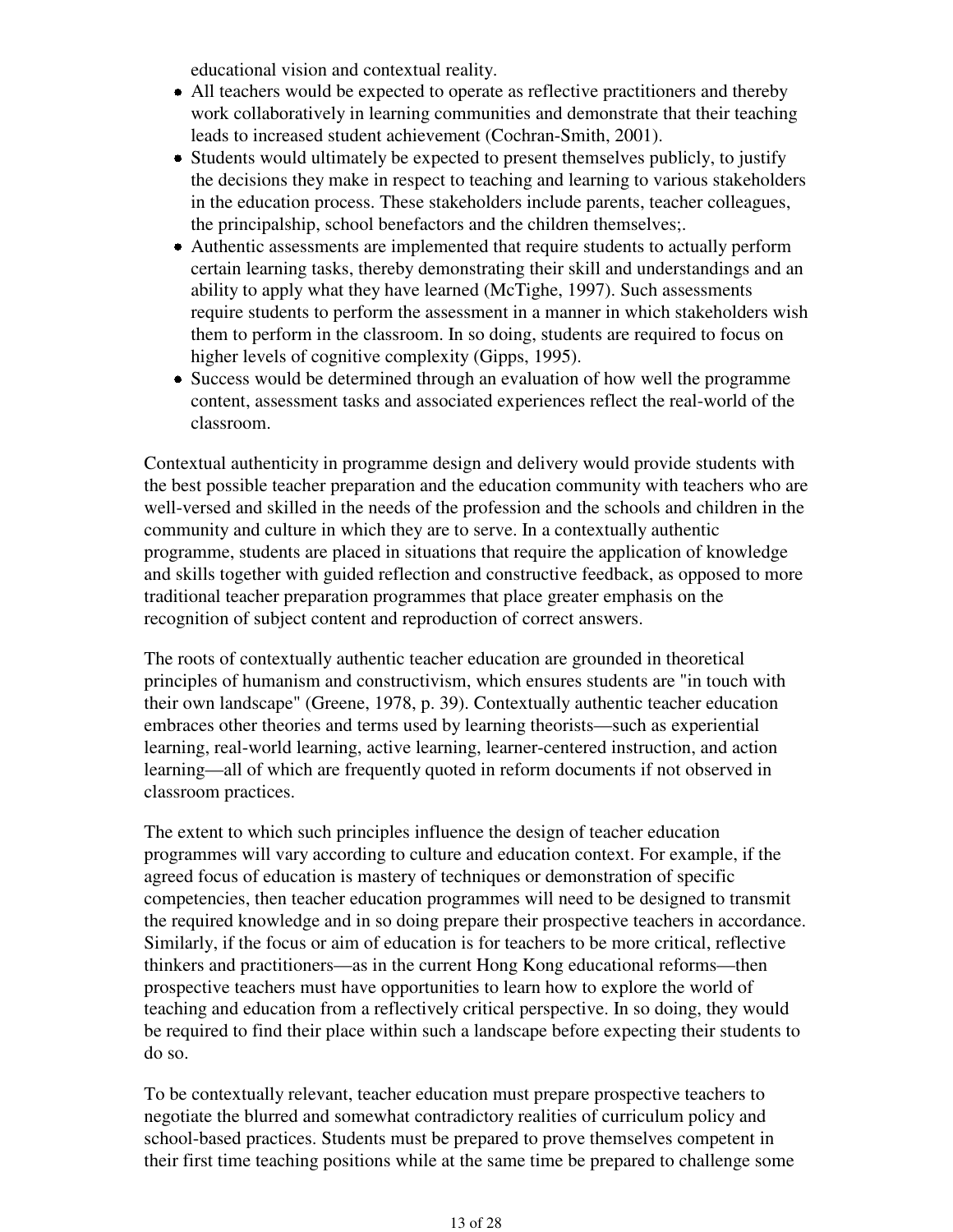of the assumptions and actions that other teachers and principals take for granted. It is believed that contextually authentic teacher education programmes would influence the students and schools affectively. When students and the school community perceive programmes as having personal and real-world "contextual" relevance they are more likely to feel positive about the programme and thus put more effort into it, and consequently principals would be more willing to employ teachers who graduate from it.

Unfortunately the most recent reforms in Hong Kong like many before them, may well be ignored, or even lost if apparent ideological contradictions are not addressed. Simply, beginning teachers confused by the competing ideological expectations and rewarded by outcomes-based incentives in their schools may simply choose to maintain the status quo and teach the way they have always taught (Bodycott, in press). While it is relatively easy for governments to formulate and initiate reform policies, the true test of their applicability comes at the implementation level (Walker, in press). The contradictory nature of the current educational reforms in Hong Kong place higher education in general and teacher educators in particular in an invidious situation. For in an era of high contextual expectation they are charged with preparing new and in-service teachers for schools, where curriculum and instructional visions are not aligned with cultural and contextual expectations regarding teaching, assessment and accountability. With government unlikely to change their educational reform focus, despite the irregularities, the answer for Hong Kong at least, lies in part with the development of a more contextualised approach to teacher education.

### **English language teacher standards**

Standards of education in Hong Kong have been a cause of concern since education's early days (Bickley, 1997). It was really in the late 1980s, however, that the language standards of teachers in Hong Kong, particularly teachers of English, became an issue of general concern. The business community (Au, 1998; see also Choi, 1998), in particular, felt that English language standards were dropping among the workforce. This was worrying because higher standards were required as commerce moved from a predominantly light-manufacturing base to a service-led economy, one that dealt with the world on a regular daily basis through the medium of English. (It should be noted that the establishment of teacher language benchmarks has not been not the only measure to improve standards of teaching and learning: there have been a number of commendable initiatives designed to improve the curriculum and examination systems in Hong Kong—Falvey and Coniam, 2000).

Mindful of concerns about standards, the Hong Kong Education Commission (1), in December 1995, published Education Commission Report Number 6 (ECR6). The Education Commission highlighted a number of areas for action in this report, one of which concerned teacher competencies, in particular the upgrading pf *teacher* language standards. The establishment of language "benchmarks" (i.e., minimum standards of ability in language) was recommended for all teachers in Hong Kong (there are approximately 42,000 primary and secondary school teachers, of which approximately 12,500 are English language teachers) on two fronts. The first concerned language teachers, that is, teachers of English, Chinese and Putonghua. The second concerned teachers who teach content subjects (history, geography, biology, mathematics etc.) through the mediums of either English or Chinese (see Falvey and Coniam, 1997).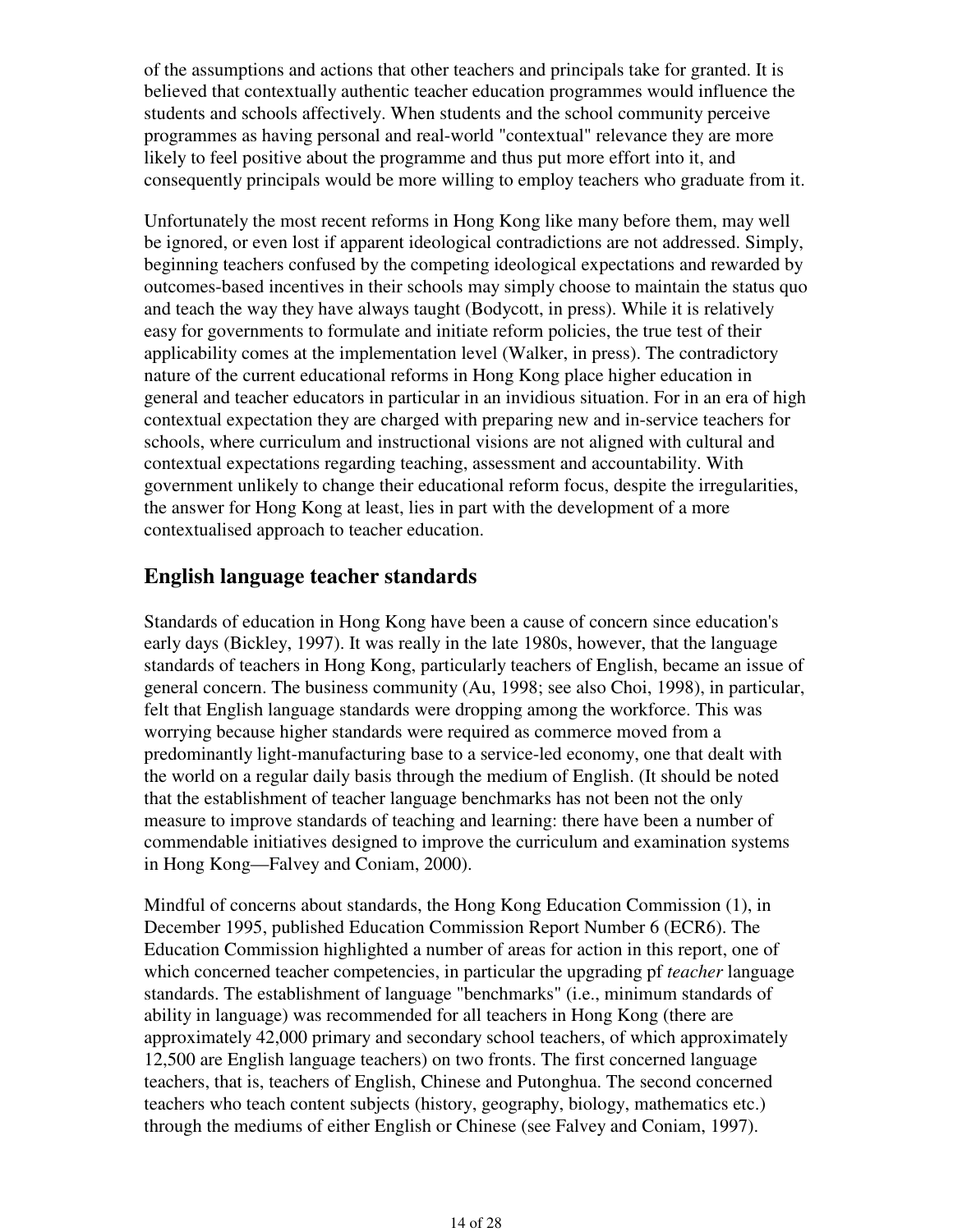As a follow-up to the recommendations in ECR6, an investigative consultancy study (Coniam and Falvey, 1996) was commissioned in early 1996 to investigate the feasibility of establishing language benchmarks, initially for lower secondary (i.e., Grades 7-9) teachers of English (2). Following on from the consultancy report, steps were then taken to develop the recommendations of the consultancy report into government policy. The first, and most important step in developing policy, involved the creation, in late 1997, of a widely representative English Language Benchmark Subject Committee (ELBSC). The ELBSC was composed of the main stakeholders involved in English language education in Hong Kong—language teacher educators, members of the Hong Kong Education Department, the Hong Kong Examinations Authority, school principals, department heads, practising teachers and members from ACTEQ itself. The body, which was excluded from the ELBSC, was the Teachers' Unions—a move that had repercussions later when the benchmark policy was formalized and publicized.

### **Process**

The ELBSC worked together or in sub-committees over the period 1997-2000 agreeing on assessment constructs, establishing specifications, designing exemplar tasks, creating scales and descriptors for criterion-referenced task assessment and monitoring the piloting and moderation of the assessment instruments. The work of the ELBSC culminated in the recommendation of a benchmark examination consisting of battery of "formal" tests (i.e., Reading, Writing, Listening and Speaking), as well as a performance test of Classroom Language, where teachers would be assessed teaching two of their own classes in their own school.

Following the work of the ELBSC, the HKSAR Government publicized the introduction of language benchmarks in mid-2000. The policy document stated that pre-service teachers would, from September 2001, have to be benchmarked before joining the teaching profession. In-service teachers, i.e., established serving teachers, would have until 2005 to meet the prescribed benchmarks. It is important to note, however, that the Government's drive to set a minimum standard of language proficiency did not reside solely in a test of teachers' language ability. In addition to the administration of the benchmark assessment, substantial financial resources were allocated so that every teacher of English could enroll on a language enhancement programme of up to a maximum of 200 hours (3).

It is worthwhile briefly examining the benchmark performance test—the Classroom Language Assessment (CLA) test, due to its innovative nature, the demands it places upon teachers and their expectations of the test. The CLA was discussed at length in the ELBSC because it would be a performance-based test that would take place in a live taught class. As Sanaoui (1999) notes, the essence of attempting to define what is fair, yet what also needs to be assessed in a performance test such as the CLA, lies in the form and manner of the assessment being determined "by consensus" across a group of informed stakeholders. The composition of the ELBSC, with teachers, principals, ED members and tertiary institution lecturers was an attempt to reach an "informed consensus." While the ELBSC was very much in agreement with the philosophy behind using an authentic test, logistic concerns were expressed at the administration of a live CLA. Although English language teachers are used to paper-and-pencil tests (preparing their students for such tests in public examinations), and formal tests are an accepted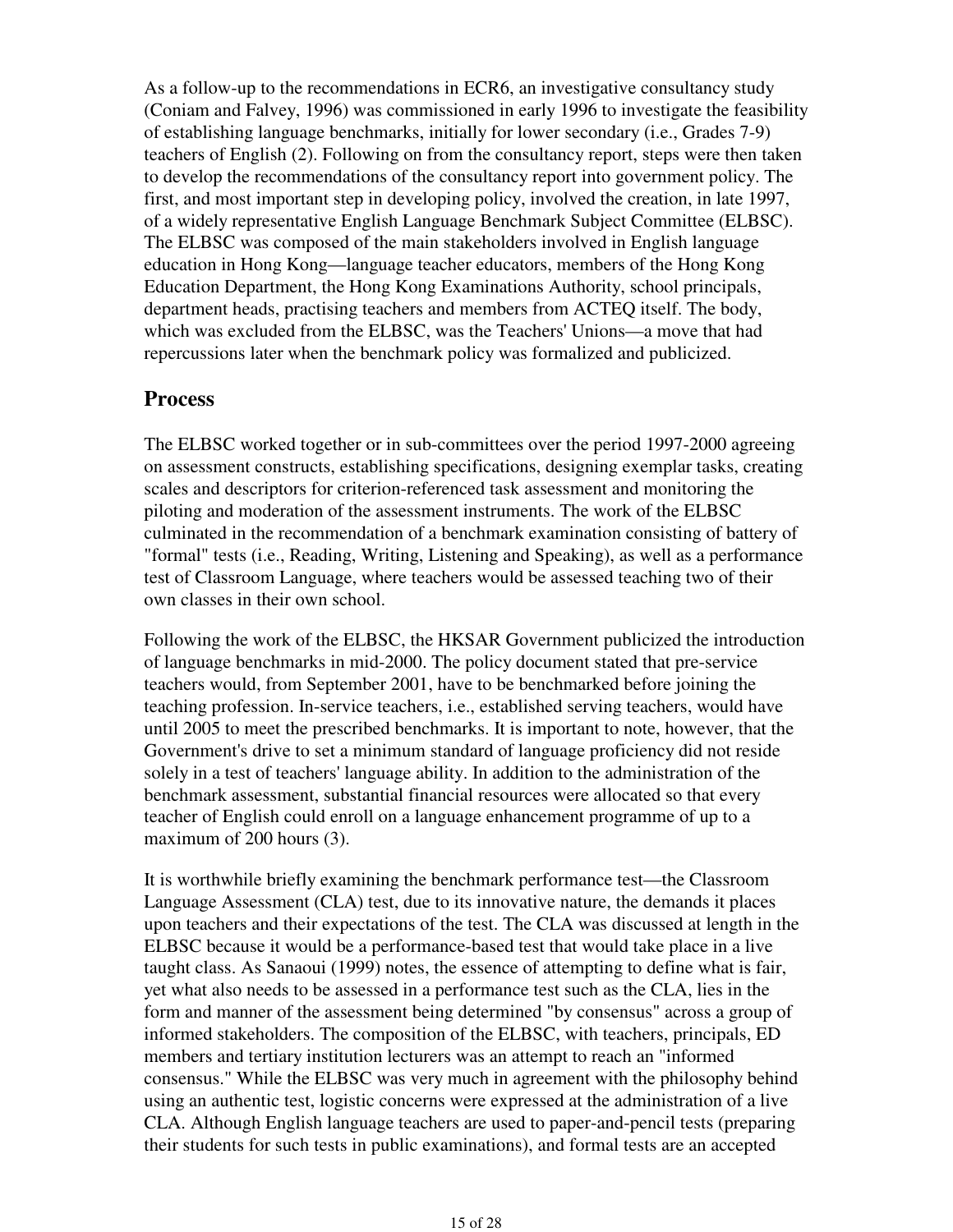part of school culture, a live classroom test would be much more threatening. On this basis, such a test had to be carefully handled: the constructs assessed had to be broad in terms of the language skills assessed, i.e., not biased against any particular group—primary versus secondary, for example. Support for the retention of CLA was made in a 1999 Colloquium on English Language Benchmarks held in Hong Kong, where Nevo, a visiting scholar in assessment and evaluation from Israel, stated unequivocally that the inclusion of the CLA in language benchmarking should be retained in spite of inevitable arguments that it would be costly and time-consuming. His assertion rested on the proposition that CLA is at the heart of the teacher language performance being assessed (for a discussion of the CLA test, see Coniam and Falvey, 1999).

In March 2001, the first, live benchmark test for English language teachers was administered. When the results were released in June 2001, there was an outcry in the local media because of the apparently low pass rates: the headline of the South China Morning Post of June 9, 2001 stated *Teachers flunk English test*. The lowest pass rate was for the Writing Test, which 33.3% of test takers had passed.

## **Critique : Principles and problems**

A brief examination of the benchmark initiative from the perspective of its positive and negative aspects follows.

On the positive side it should be noted that the benchmark initiative is a step forward in the area of teacher professionalism. The setting of language standards is a prerequisite for able language teaching. While it is understood that good language skills themselves cannot be necessarily be equated directly with "good" teaching, if communicative language teaching—whereby ESL teachers use a considerable amount of the target language to interact with their students—then a high degree of competence in the second language is essential.

In order that greater professionalism is viewed from a perspective of *encouragement* rather than simply as a stick waved by government, without resources being available, the move becomes one, which is even more, resented. The benchmark initiative has not of course been welcomed by all teachers—some, the less able it is often suggested feel threatened by the initiative. Nonetheless, the fact that the government has allocated financial resources (a total of US\$30) for, in principle, every single teacher in the SAR is an indication of the importance the government attaches to the initiative in terms of the professional upgrading of teachers.

The test specifications, although initiated by Government were set by the consensus of a large and generally representative committee, with the omission, as mentioned above, of the teachers' unions.

On the negative side, as might be expected with a large- scale government initiative, the time frame has been, to say the least, unrealistic. From the initial moves with the 1996 consultancy study, the first administration of the first examination took place in 2001. This five-year lead- in contrasts with major syllabus revision in the case of public examinations, where in Hong Kong at least, a 7-year lead-in is the norm.

The insufficient time frame has also meant that all test types have not been trailed as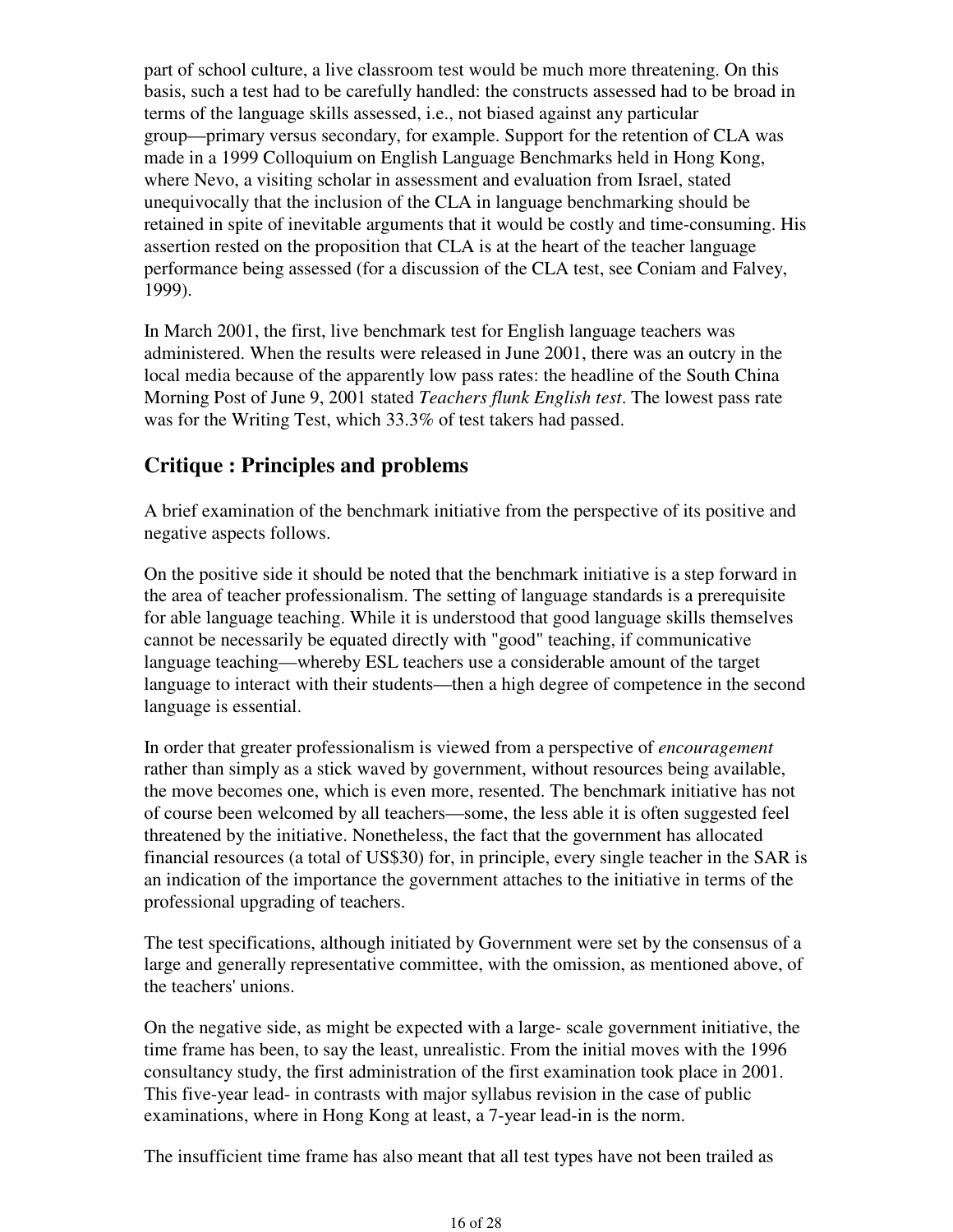extensively as they might have been—resulting in outcry from teachers and teachers' unions after the first administration in 2001. The exclusion of the largest teachers' union, the Professional Teachers' Union (PTU), resulted in initial work being completed without major agreement. That said, the hurdles were then even more difficult to surmount because of the earlier exclusion of the PTU. Sanaoui (1999) notes that for acceptance of an initiative to be embraced, the investigating body must comprise all stakeholders. The fact that pass rates were low in the first live administration of the test may in part be ascribed to the lack of readiness for the test among test takers. In order to pass the benchmark test, however, the ELBSC recommended that a pass must be achieved on every subtest. While this, in essence, was a laudable recommendation, in that it was intended to help "raise standards," the initial low pass rates which were very poorly received by the media did not raise much public sympathy for teachers. Further, it is argued that such a stipulation (i.e., having to pass every subtest) does in fact require a "minimum acceptable standard"—the original purpose of the benchmark initiative—but demands a higher than "minimum" standard (see Coniam and Falvey 2001 for a discussion).

Further, goalposts changed as the initiative developed: at first it was decided there would be no exemptions from the test. The publication and public promulgation of the test specifications in mid 2000 resulted in a lot of opposition. In an attempt to pacify the some of this opposition, an investigative panel was set up, which did then recommend exemptions.

A final point concerns the syllabus specifications not transparent enough—with performance tests such as CLA, print examples are not sufficiently transparent or informative. The same principles of accessibility can be found in the syllabus document produced for the English language benchmark assessment initiative. In a print document—such as that produced for the English language benchmark—specifying the exact demands of a performance test such as the CLA component is not easily accomplished. The Hong Kong Examinations Authority and Education Department have gone to great lengths to produce a detailed syllabus document. The document contains the scales and descriptors against which test takers will be assessed and contains as many exemplars of the Reading Test, Listening Test and Writing Test as was possible to put together in the limited time frame prior to publication of the benchmark tests. See Coniam (2002) for a discussion of the problems associated with a print syllabus attempting to specify the demands and requirements of an oral performance test. And an attempt to render the CLA test more accessible though a multimedia implementation.

### **Inclusion for Students with Learning Difficulties**

#### **Introduction**

Current educational reform in Hong Kong includes a consideration of dealing with diversity in the classroom, and there has been a parallel growth in awareness for equity in the classroom. Ironically, there have been policies aimed at integration in place for about thirty years yet the potential for successful implementation of inclusion through good contextualisation is only just being realized. The thirty-year history of inclusion of disabled students into regular shows a slow beginning, with acceleration of this process occurring only very recently. Preparing regular teachers to deal with inclusion has been and continues to be a challenge. Preparing special education teachers for co-teaching and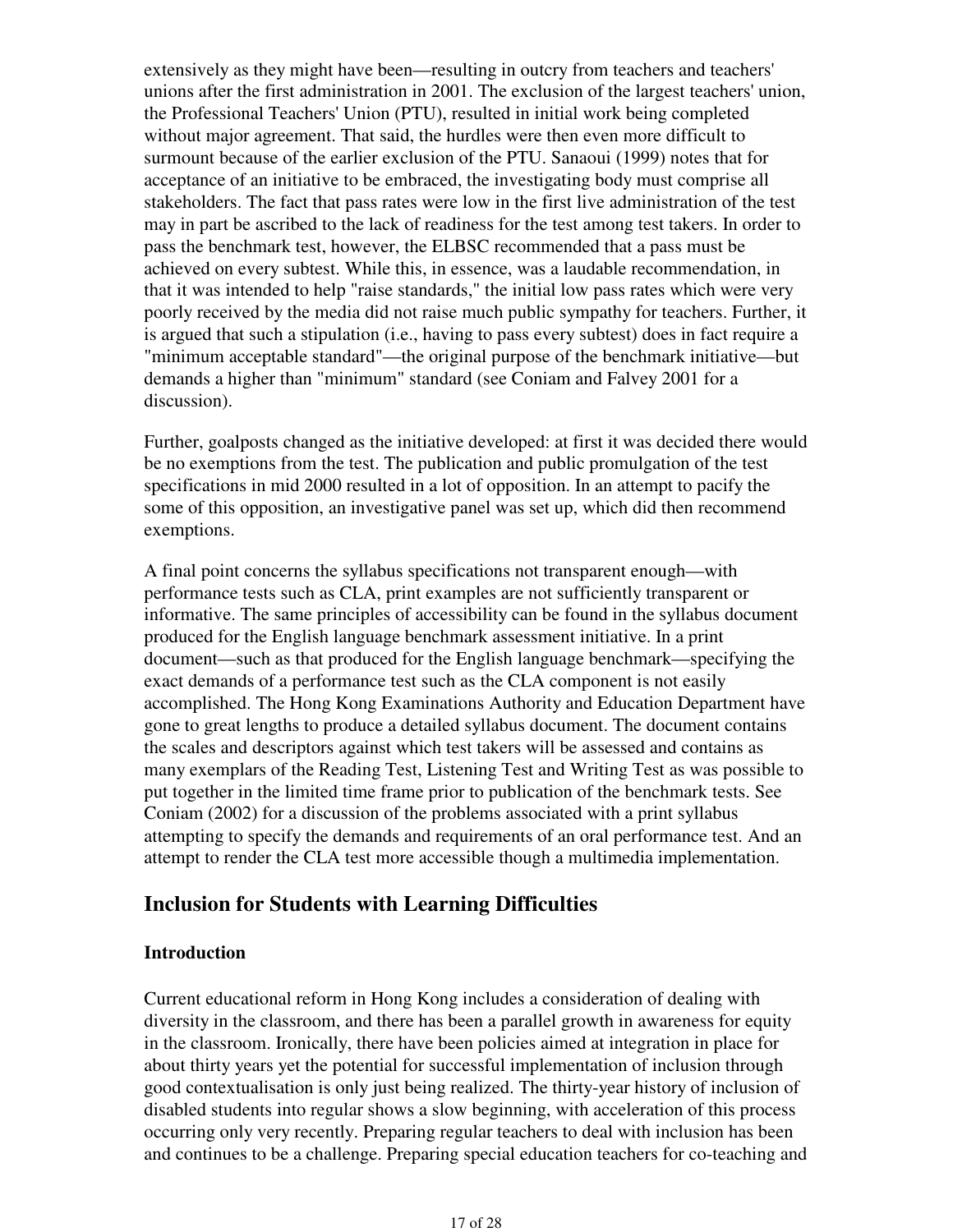supportive roles in regular education settings is equally challenging. There have been numbers of more recent official recommendations, for example, the principles and policy objectives stated in the White Paper on Rehabilitation (HK Government, 1995), and the deliberations of the Board of Education Sub- committee on Special Education (1996), that encourage inclusion. However there are difficulties faced by regular teachers as they struggle with the concept of integration and they mostly arise through a lack of understanding of students with learning difficulties and a lack of strategies necessary to support these students in the regular class setting.

#### **Patterning the integration of other countries**

Historically, many countries tried to integrate disabled students into regular schools by placing them in special classes within the schools, and this has been attempted in Hong Kong. In most of these countries this move was followed relatively quickly by the integration of individual disabled students into regular classes. This was often followed by a backlash from regular teachers who felt unsupported and unable to help such students. In Hong Kong integration is taking place at a more measured and slower place. There are now more than sixty schools undertaking integration. Other policy reforms, for example school-based management, are introduced by way of a decree and a timeline. In fact up scaling of integration by small incremental steps is slowly taking place, and this tardiness may be a result of tensions between the Education Department and the powerful sponsoring bodies that manage and control schools in Hong Kong. Given the centralized and economically powerful position held by the Education Department of Hong Kong, it is a little surprising that reform is so slow.

#### **The context of simultaneous reforms and unity of purpose**

In attempting to implement inclusion, the context of reform in Hong Kong presents a difficulty in itself. Educational reform in Hong Kong has involved the rapid introduction of various policies, with an expectation that schools, through school-based management will have independence, in deciding for themselves, the priority of introduction. In that setting, inclusion may be given very low priority and its implementation could be delayed almost indefinitely. Additionally, the contextualisation of inclusion needs to have a unity of purpose. Recent experience in the observation of the integration process and as shown in the idealized model below, indicate that all elements, from the school's values through to parent involvement must be addressed. The authority charged with funding and policy implementation may not even demonstrate such unity. For example, within that authority, while one section is responsible for the implementation of the stated policy on integration in regular classrooms, and is making an effort to promote it, another section responsible for resources might be busily enforcing rulings on the requirement for a special education unit or class in each new school. Further need for contextualisation is evidenced by the unwillingness of schools to include students with learning difficulties. As previously discussed, early recommendations for integration in Hong Kong really came from overseas precedents, and it is suggested that far more attention to local needs and significant elements would have made the implementation of integration easier and quicker.

#### **School cultural context and inclusion**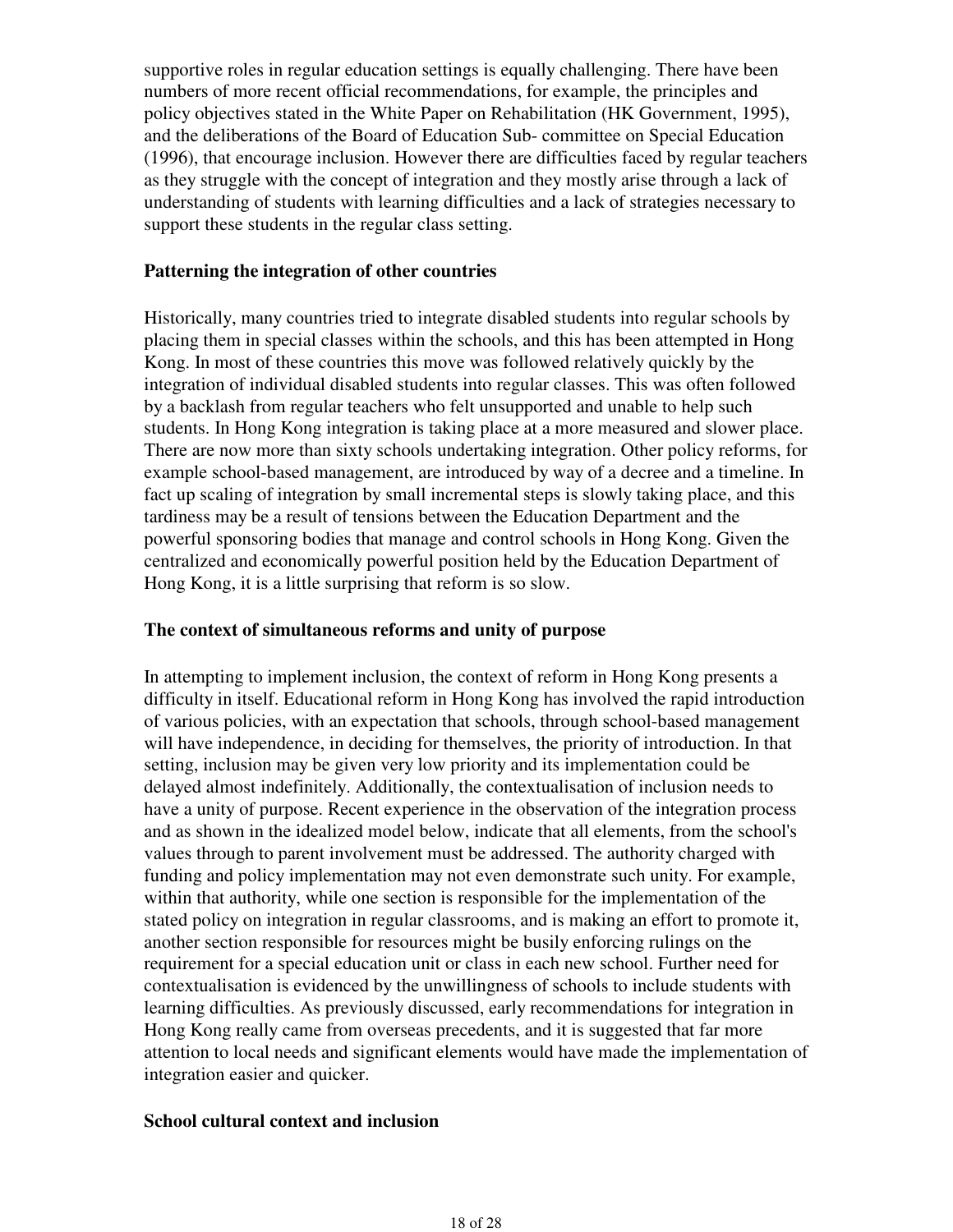Policy implementation or reform in Hong Kong often seems to experience cultural difficulties. Policies are drawn up, and publicized; yet schools are in general reluctant to take them up. Within the school, there are number of further potential cultural contextual barriers that should have been addressed. Classroom teachers without illumination may fear or resent students who are disabled or different. They may feel that they have enough "problems" to deal with, without the inclusion of "handicapped" students. Special schools may find it difficult to decentralize and integrate their services into regular schools. Inclusion has an uphill battle in the Hong Kong cultural setting, and in the school culture.

A pilot integration scheme involving more than sixty schools in which regular schools took in a small number of "integrators" with the incentive of receiving a bounty fund for each "integrator" is just beginning to show that schools may be becoming more accepting. In the scheme, This is evidence of a definite move to a more consistent approach, but it is still far from the concept of inclusion. While policy and context may be identified as key considerations in bringing about change, one very important factor is leadership. With effective leadership, aimed at the grass roots level of the school, school staff can become participatory teams. All staff can feel that they are part of the decision making in the school, and this is much more likely to lead to effective and appropriate change. Under such circumstances, there will be consensus on the schools aims and objectives, and this is most likely to come about when the school leaders and participants have a shared vision—This will give strength through unification of purpose. This is essential when it involves decisions that move a school towards a philosophy of inclusion.

In the Hong Kong context, there is increasing awareness by educators for the need for this type of educational reform. Current reform has targeted the need for dealing with diverse learners, parental involvement, student focus, a "no-loser" principle and a move away from syllabi that target examinations. (Education Commission, 1999). These types of reform initiatives can only benefit students who are included into regular schools.

However, the ability of leaders and educators to implement and support reforms remains as a further barrier to their full adoption and utilization. This resistance to change suggests that leaders and educators need two things. On the one hand they need to want to change, and on the other hand they need to feel that they have the skills to bring about change. Attitudinal change is one of the most difficult areas of human adaptation. Although schools do contain Resource Classes for "low achievers", these are carefully categorized and separated so as to preserve the status of the remainder of the school. Interestingly, since 2000, the Education Department has allowed resource teachers to work on a "non-withdrawal" in-class basis. Leaving the decision to schools though does not appear to have led to any marked change from the traditional Resource Class pattern. Enskilling people for change is a little easier. Skills to bring about change can be built up by for example, by training leaders in how to conduct workshops that target problem-solving, motivation techniques and support strategies. These can later be contextualised into programmes of staff development that will develop and harness those skills that enable staff to make decisions, to work collaboratively and to work in teams productively.

It seems that schools are never quite "ready" for inclusion, or have not thought about how to introduce inclusion into the current context. However, the reality is that if it were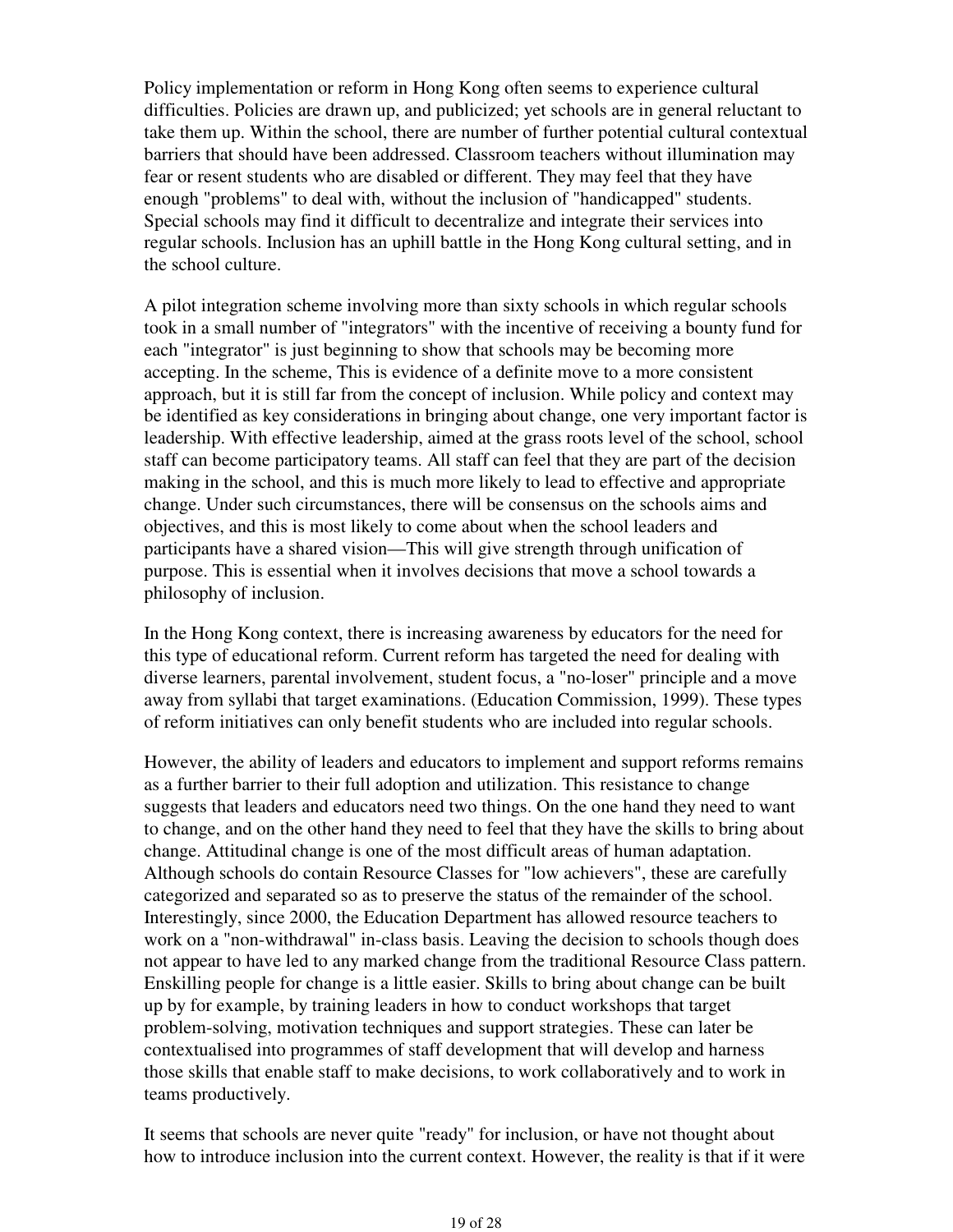necessary to wait until everything was ready before beginning inclusion, it would never happen. In an idealized model there are needs in the environment that can be attended to that greatly facilitate the inclusion process, and the more of these that are addressed the more chance there will be of a smooth contextualisation of inclusion. The needs and facilitation elements in an idealized model are shown and discussed below. (Dowson, 2001).

| <b>Need</b>                                        | <b>Specific Facilitation</b><br><b>Element</b> | <b>General Facilitative Elements</b>                                |
|----------------------------------------------------|------------------------------------------------|---------------------------------------------------------------------|
| • Inclusive school values<br>and direction         | • Leadership                                   | Good policy implementation and<br>continuing support                |
| • Inclusion into society                           | • Publicity                                    | Community consultation                                              |
| • Acceptance by peers,<br>teachers, and principals | • Whole school<br>approach                     | School introspection                                                |
| • Full classroom support                           | $\bullet$ Full funding                         | Good site-based strategic planning                                  |
| • Competent and confident<br>teachers              | Teacher education &<br>$\bullet$<br>support    | Prioritization, task identification and<br>implementation of ideas  |
| • Planned initiation                               | • Careful preparation                          | Close liaison between policy-makers<br>and implementers             |
| • Acceptance by parents of<br>regular students     | $\bullet$ Contact and<br>communication         | Conversion of special education<br>institutions to resource centers |
| • Early age inclusion                              | School consultation<br>$\bullet$               | Shifts in centralized funding                                       |
| • Parallel curricula                               | Administration<br>acceptance                   | Supportive legislation                                              |
| • Included child preparation                       | • Parent guidance                              | Curriculum liberalization                                           |

### **Table 1 Facilitating Inclusion in Hong Kong Schools**

In this facilitation model, inclusion reform entails consideration of a number of factors, all of which are important if optimal, and acceptable inclusion is to be attained. These factors include:

- Inclusion into society needs to be achieved through changing public attitudes toward the disabled. High quality and persistent publicity is one way this might be achieved.
- Acceptance by peers, teachers and principals requires the support of the "whole" school approach." Acceptance by parents of regular students is particularly important and can be achieved by schools that, perhaps through School Management Initiatives, choose to address the issues and involve and inform parents in, for example, the move toward an inclusive school. The requirement in Hong Kong for the adoption by schools of School-Based Management makes this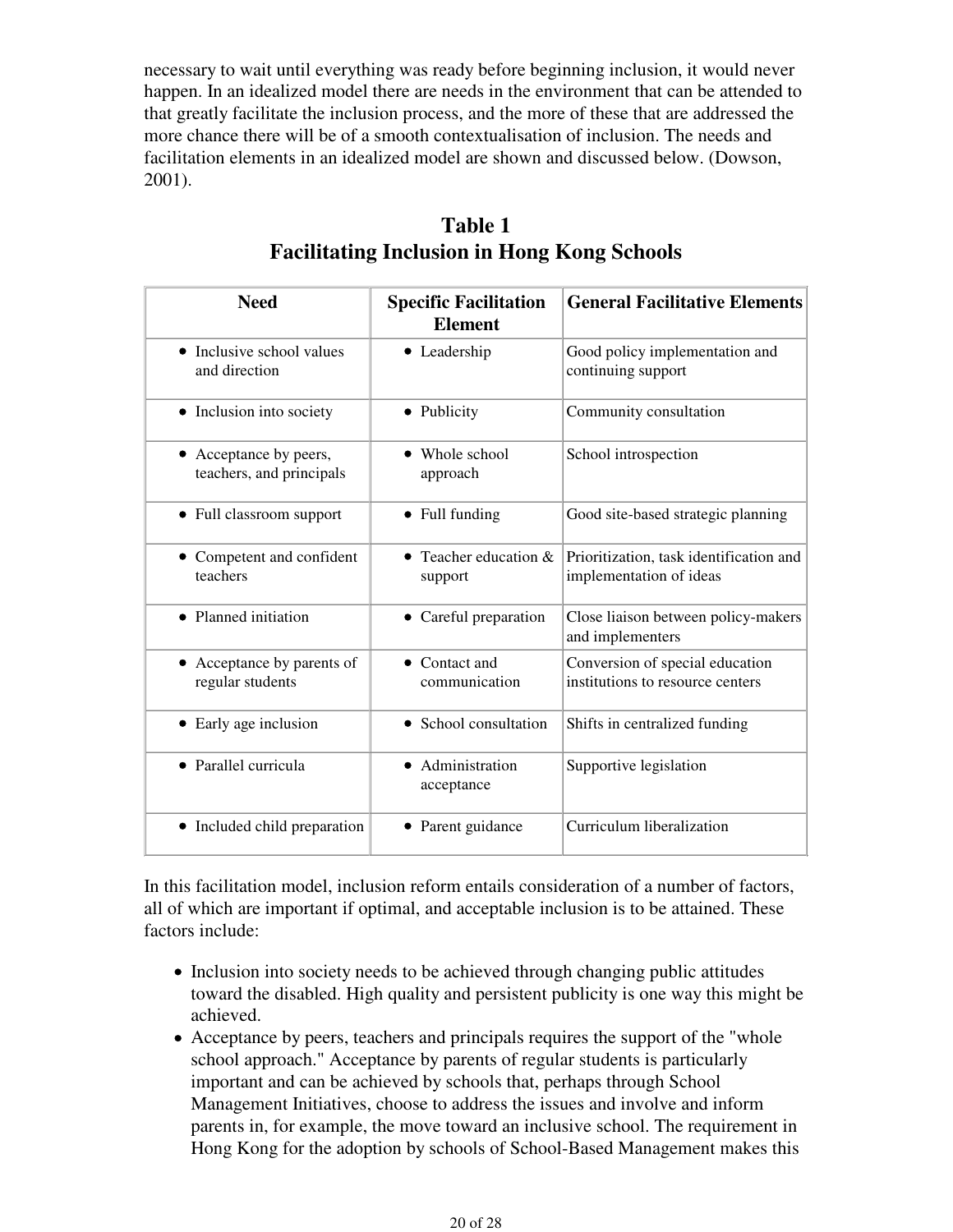more likely.

- The inclusion class environment, in which identified regular students with negative attitudes about disabled students have been helped to adjust, is also important. A "Whole School approach" would include this activity, however, such an approach in Hong Kong appears to have involved much rhetoric, but little actuality.
- In the classroom, support for included students requires considerable funding, more than the bounty funding offered to schools in the Integrated School Pilot Scheme. This can be achieved by redirecting special education funding to disabled students who have been re-sited in regular schools. Another consideration is the regular classroom teacher. Teachers need to be confident about their ability to support the learning of disabled students. As previously discussed in relation to policy recommendations, this requires in-service and pre-service teacher education. Recent teacher education programmes address these issues, however programme participants are often disillusioned when they fail to find included students in regular classrooms. Yet to facilitate inclusion, regular teachers need to be able to carry out planned initiations in the classroom.
- Inclusion will generally not occur positively unless teachers make an effort to engage the class in activities that foster it. For example in a situation where a heterogeneous group is working on a separate project in which each group member needs to contribute, there would be an included student. Classroom factors include the flexibility of the teacher in helping the included child connect with the appropriate elements of the regular curriculum. Another factor that is helpful to the inception of inclusion is early commencement. The student who comes to school with peers from the pre-school is already an accepted member of the group.

Reform implementation is about contextualisation and facilitating change. As such, it should be characterized by resource-rich, incentive-driven, continuous support. Concomitantly at the individual school level, there is a need to develop good site-based strategic planning. Planning components include prioritization, task identification, ideas for implementation and community consultation.

Planning needs to be carried out in an atmosphere of school introspection. This is an occasion when a school takes a good hard look at its operation and comes up with a structured plan on how to implement reforms, including insights into problems that might occur. Implementation of policies is more likely to happen when there is closer liaison between those writing policy reform and those who have to implement it. This means there is a strong obligation for policy writers to lie out how reforms will be contextualised and implemented. In Hong Kong, there are examples of policies failing to "catch on" through a lack of contextualisation. The introduction of the less than radical Target Oriented Curriculum (TOC), eight years ago, has required research to find out how to conceptualize and facilitate its implementation, and this has led to it being implemented three times under a different name to gain acceptance, as teachers were so put off by the style of its implementation and apparent lack of local contextualisation.

Integration of disabled children into ordinary schools was a policy recommendation in 1986. Nothing significant occurred until research into how to conceptualize and implement it began eleven years later, in 1997. (Crawford et al, 1999). Policy reform in inclusion needs contextualisation through public education, and the conversion of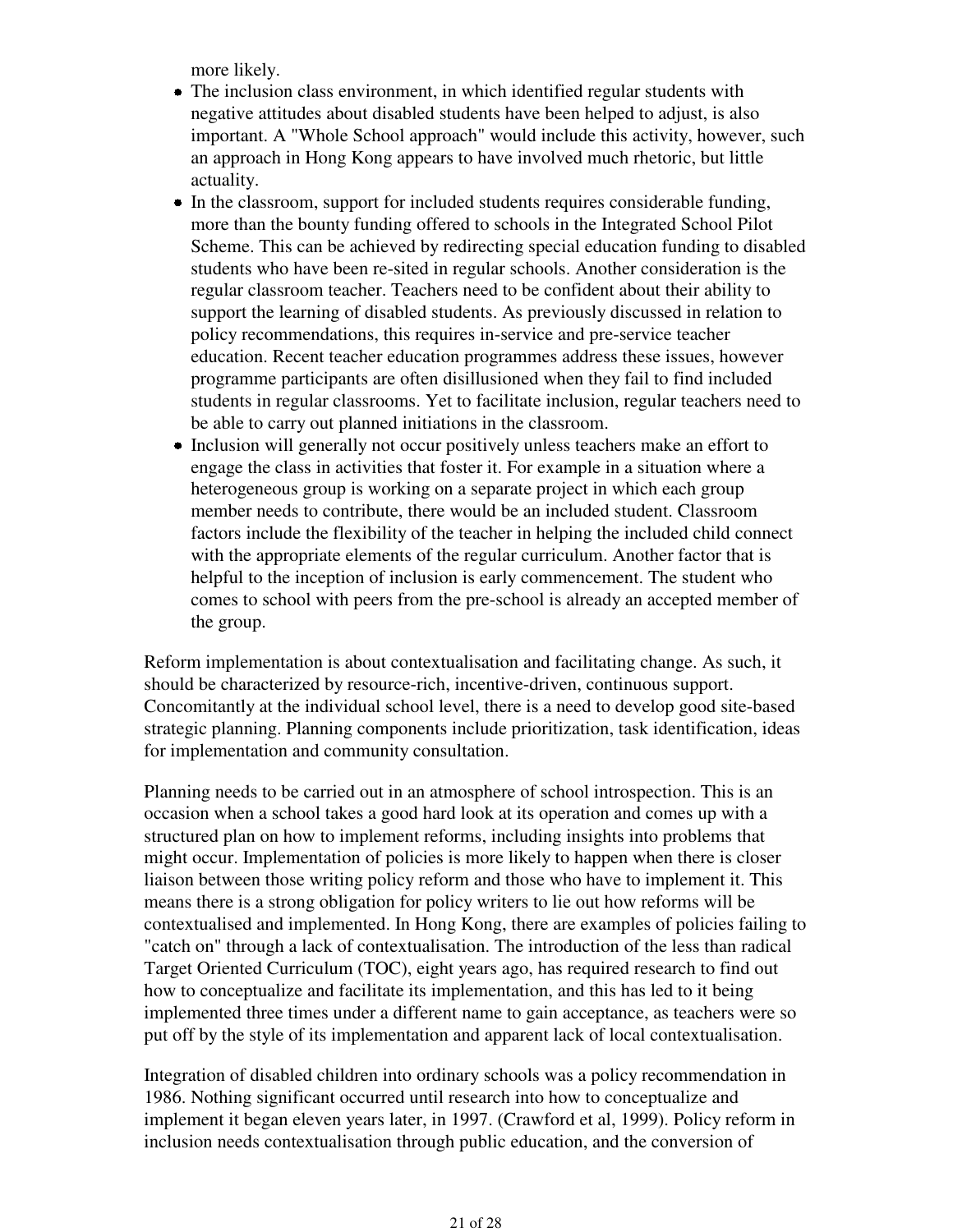categorical special schools, units and personnel to resource centers and people. Legislation and litigation about inclusion, such as that which occurred in America in the seventies, can facilitate reform. Such a "big stick" approach would probably go against the Hong Kong current reform toward school-based management.

However in Hong Kong, there is some "trickle-down" to the education system from recent law changes such as the Disability Discrimination Ordinance (1998). Although this mainly targets employers, there have been recent reports of parents claiming that being refused admission to regular schools has discriminated against their disabled children. Equity has a long journey in Hong Kong. Another incentive to change is a shift in funding. There is rarely more money available, but there is no reason why the cutting of the educational funding pie cannot be altered. Special education groups, especially those with a self-serving interest, may be reluctant to share their resources through re-distribution.

There are other ways of sharing resources. For example, special schools by changing roles and devolving can place and support their students in regular education settings the context of inclusion. Finally calls for curriculum reform may actually enhance reform in inclusion. The flexibility and tailoring in and of curriculum that is needed by included students may emerge, if the connection between curriculum reform and inclusion is made.

Contextualisation is an important factor for integration, and the growth toward eventual inclusion. Contextualising an issue within the local setting will make it more acceptable. One of the main objectives of education is to make quality of life better for all, and to achieve this the involved parties need to be able to see how it will happen in their context. In the case of inclusion, it has taken a long time for the importance of contextual factors to be taken into account when implementing change. In each of the schools which have begun to take in disabled students, there are, and will continue to be, individual stories of best practices and barriers that arise. (Crawford et al, 1999). Those who implement integration or inclusion must tread a careful path between the introduction of ideas that might be seen as too radical and non-local, and those ideas that are in context, but do little to enhance quality of life for all students, particularly those coming from an inequitable setting.

### **Conclusion**

In Hong Kong, a number of recent steps toward education reform have been taken through efforts to decentralize education, raise standards, and increase accountability and professionalism. It has been argued that, for example, that developing the professionalism of principals must be contextualised prior to and at the implementation stage if a professional development programme is to truly meet their needs and increase the quality of education. Early signs suggest that, encouragingly, this is beginning to take place. Similarly in higher education, unrealistic demands and impractical expectations of the higher education curriculum, teacher educators and student teachers have failed to take into account the context and socialization environment in which education takes place—the schools. In addition there is a de-contextualisation effect created by reforms that contradict one another, e.g., standards- based assessment versus learner-centered teaching. Teachers entering schools for the first time need to be ready for the present, prepared for the future of reform and highly adaptable to change through contextually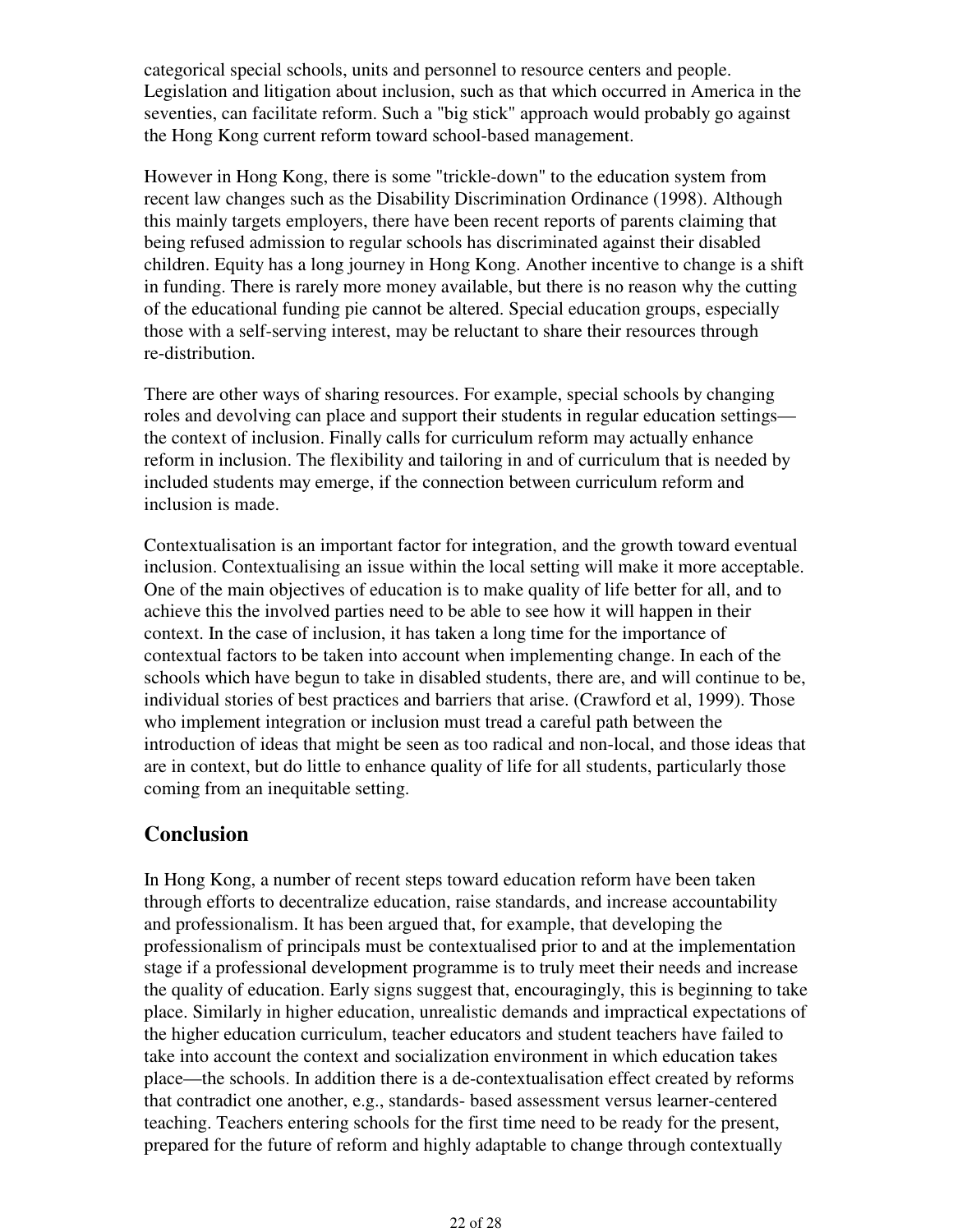authentic teacher education. There is an indication that this is beginning to occur.

Another component of the movement toward quality education through reform has been the development of a Classroom Language Assessment test component for English language teachers. The test is contextualised in the sense that it an authentic assessment of English teachers in the classroom. It was partly contextualised in that stakeholder groups were consulted about it (the exception being the largest teacher union body in Hong Kong). It was also contextualised in an anticipatory manner by the government who put aside considerable funding, conjecturing that many teachers would want to enroll in language enhancement programmes. However, with regard to the timeframe and evolutionary nature of the policy, there has been less contextuality than might have been desirable, in that insufficient attention was given to test development, or to the amount of time that the total process of establishing the Classroom Language Assessment test would actually take in Hong Kong. Without good contextuality, the implementation of policy is liable to be delayed.

In the case of inclusion, implementation has been slow to materialize because of a lack of contextualisation. The current education reforms in Hong Kong contain a number of elements, such as curriculum adaptation and whole school approach that support the implementation of inclusion. However, contextualisation for successful inclusion needs to operate at all levels and involves complex interactions. There are however, indications of greater emphasis being placed on policy contextualisation at the implementation stage. Implementation of policies is generally more likely to be successful where closer liaison exists between those responsible for developing policy reform and those responsible for implementing it. At all stages there is, therefore a strong obligation for policy writers to consider contextualisation and to state clearly how reforms and policies have been contextualised. In Hong Kong, policies often fail to "catch on" through a lack of contextualisation.

In viewing contextualisation through the four areas of professional development of principals, teacher education, assessment of teacher classroom language assessment and inclusion, it is apparent that reform implementation has little chance of success unless significant contextualisation is undertaken by key players working closely together and make genuine attempts to communicate with each other during all stages of policy formation and implementation. There are indications that in some areas in Hong Kong that this is beginning taking place.

### **References**

- Au, A. (1998). Language standards and proficiency. In Asker, Barry. (Ed.) *Teaching language and culture: Building Hong Kong on education*, pp. 179-183. Longman: Hong Kong.
- Apple, M.W. (2001). Markets, standards, teaching, and teacher education. *Journal of Teacher Education*, 52(3), 182-195.
- Bickley, G. (1997). *The golden needle: the biography of Frederick Stewart* (1836-1889). David C. Lam Institute for East West Studies: Hong Kong.
- Bodycott, P. (in press). Blurred visions on a landscape of reform: teacher education in Hong Kong. *Asia Pacific Journal of Education.* Singapore.
- Board of Education. (1996). *Report of the Sub-committee on Special Education.* Hong Kong: Government Printer.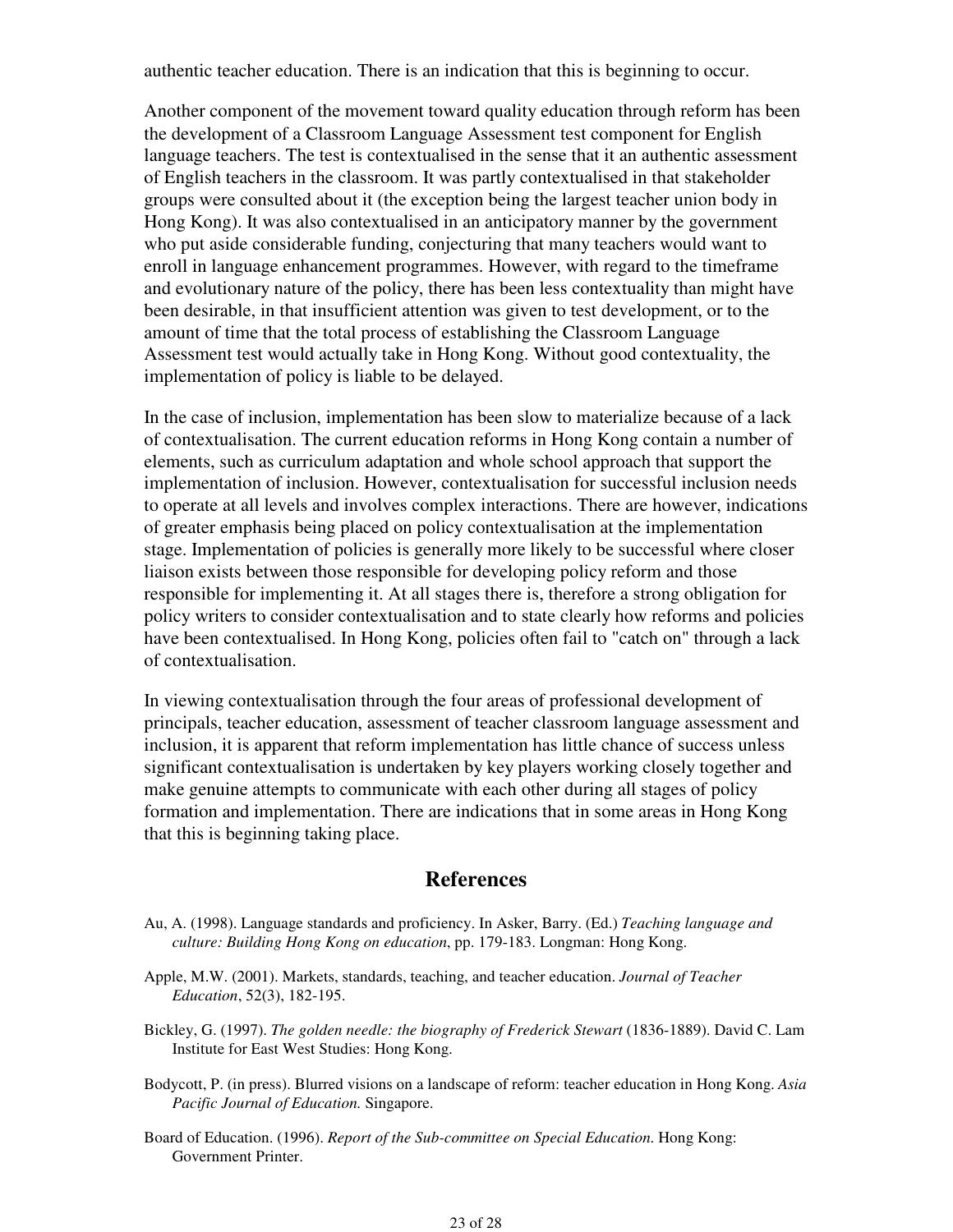Chan, S. (1999). The Chinese learner—A question of style. *Education and Training,* 41(6/7), 294-304.

- Cheng, Y.C. (2000). The characteristics of Hong Kong school principals' leadership: the influence of societal culture. *Asia Pacific Journal of Education*, 20(2), 68-86.
- Cheung, M.B. (2000). The changing roles and needs of school principals in Hong Kong. In A. Walker, P. Begley & C. Dimmock (Eds.), *School Leadership in Hong Kong: A Profile for a New Century* (pp. 61-62). Hong Kong: Hong Kong Centre for the Development of Educational Leadership
- Choi, Chee-cheong. (1998). Language standards: an HKEA perspective. In Asker, Barry. (Ed.), *Teaching language and culture: Building Hong Kong on education*, (pp. 184-192). Longman: Hong Kong.
- Cochran-Smith, M. (2001). Editorial: Higher standards for prospective teachers—what's missing from the discourse? *Journal of Teacher Education*, 52(3), 179-181.
- Coniam, D. & Falvey, P. (1999). The English language benchmark initiative: A validation study of the Classroom Language Assessment component*. Asian Pacific Journal of Language in Education*, 2(2), 1-35.
- Coniam, D. and Falvey, P. (1996). *Setting language benchmarks for English language teachers in Hong Kong secondary schools*. Advisory Committee on Teacher Education and Qualifications: Hong Kong.
- Coniam, D. (forthcoming 2002) Illustrating the demands of a performance test through an interactive multimedia syllabus. *International Association for Language Learning Technology Journal*.
- Coniam, D. & Falvey, P. (forthcoming 2001). Awarding passes in the Language Proficiency Assessment of English Language Teachers: Different methods - varying outcomes. *Education Journal*. 29 (2).
- Crawford, N., Heung, V., Yip, E. & Yuen, C. (1999). Integration in Hong Kong: Where are we now and what do we need to do? *Hong Kong Special Education Forum*, 2(2), 1-13
- Disabilities Discrimination Ordinance. (1998). In *Law of Hong Kong,* Chapter 487. Hong Kong: Government Printer.
- Dowson, C. (2001). Paper presentation to Making Integration Successful Programme, HKIEd, February 2001.
- Education Commission (1992). *Education commission report no. 5*. Hong Kong: Government Printer.
- Education Commission. (1996). *Education commission report No. 6*. (ECR 6). Hong Kong: Government Printer.
- Education Commission. (1999). *Education Blueprint for the 21st Century: Review of Academic System: Aims of Education: Consultation Document*. Hong Kong: Government Printer.
- Education Commission (2000). *Learning for life, learning through life: reform proposals for the education system in Hong Kong*. Hong Kong: Government Printer
- Education Department (2002, February). *Continuing professional development for school excellence* (consultation paper on continuing professional development of principals). Hong Kong: Hong Kong Special Administrative Region of the People's Republic of China Education Department.
- Falvey, P. & Coniam, D. (1997). Introducing English language benchmarks for Hong Kong teachers: a preliminary overview. *Curriculum Forum*, 6(2), 16-35.
- Falvey, P. & Coniam, D. (2000). *Language benchmarks for lower secondary teachers of English: Findings and emerging issues*. In Issues in English Language Benchmarking. Proceedings of the Colloquium on English language benchmarking, (pp. 9-15). Hong Kong Institute of Education: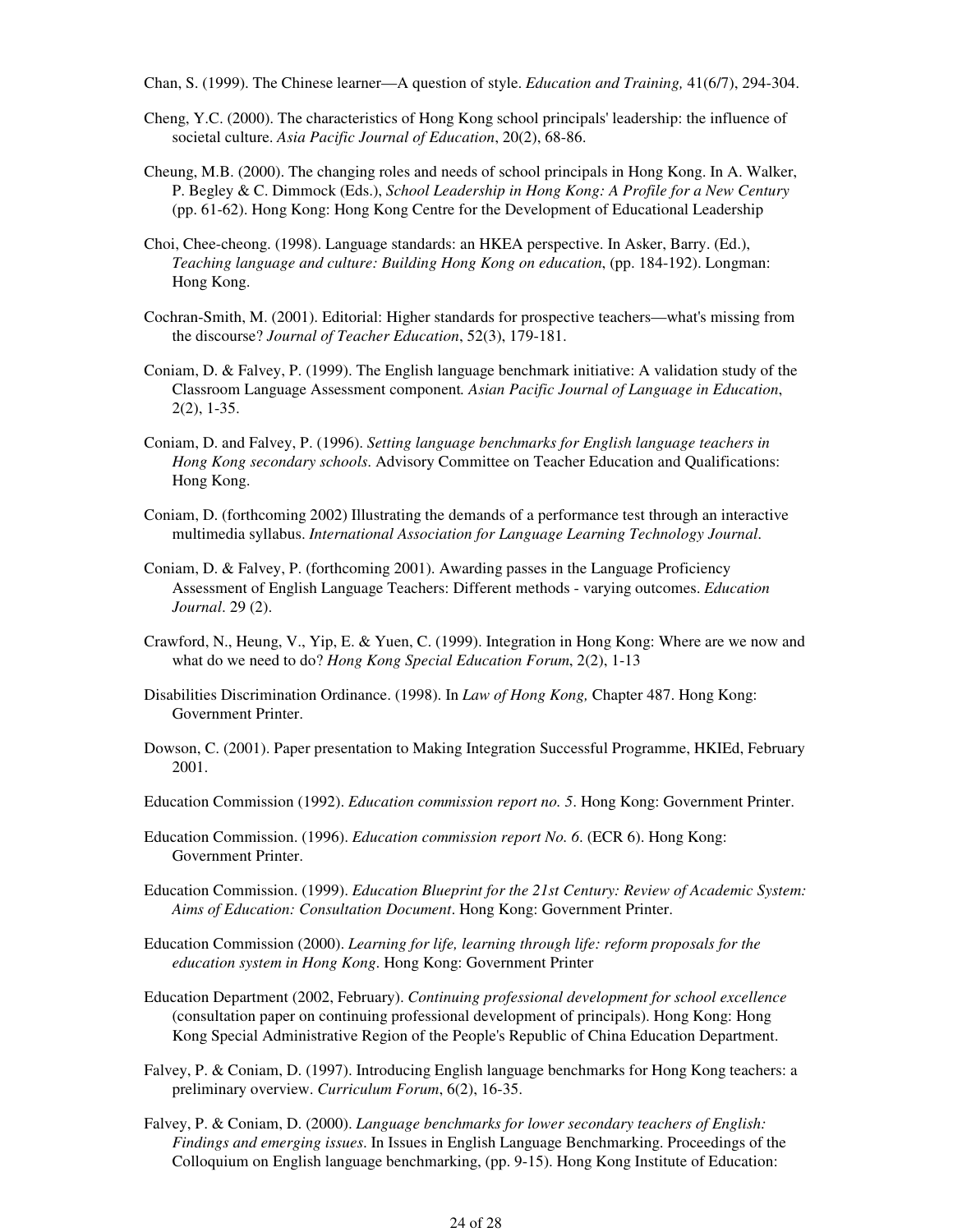Hong Kong Institute of Education.

Fullan, M. (1993). *Change forces: probing the depths of educational reform*. London: Falmer.

Gipps, C. (1995). What do we mean by equity in relation to assessment? *Assessment in Education*, 2(3), 271-281.

Greene, M. (1978). *Landscapes of learning.* New York: N.Y.: Teachers College Press.

- Government of the Hong Kong Special Administrative Region (HKSAR). (2000). *Language benchmark assessment for teachers—English language: syllabus specifications, explanatory notes, specimen questions with suggested answers, scales and descriptors*. Hong Kong: Government Printer.
- Helsby, G. (1999). *Changing teacher's work*. Buckingham, Pa: Open University Press.
- Hong Kong Government (1995). White paper on rehabilitation. Equal opportunities and full participation: A better tomorrow for all. Hong Kong: Government Printer
- Howey, K. R. (1998). *Introduction to the commissioned papers.* Information Series No. 376, (pp. 19-34). Columbus: ERIC Clearinghouse on Adult, Career, and Vocational Education, Center on Education and Training for Employment, the Ohio State University.
- Lin, M.D. (2001, March). *Professional development for principals in Taiwan: the status quo and future needs trends*. Paper presented at the International Conference on School Leaders Preparation, Licensure, Certification, Selection, Evaluation and Professional Development, Taipei, Taiwan.
- Lynch, R. (2000). *New directions for high school career and technical education in the 21st century*. Information series No. 384. Columbus, ERIC Clearinghouse on Adult, Career, and Vocational Education, Center on Education and Training for Employment, the Ohio State University.
- Muta, H. (2000). Deregulation and decentralization of education in Japan. *Journal of Educational Administration,* 38(5), 455-467.
- McTighe, J. (1997). What happens between assessments? *Educational Leadership*, 54(4), 6-12.
- Sanaoui, R. (1999, February 2). *Defining certification standards for ESL instructors in Ontario*. Talk delivered to the Advisory Committee on Teacher Education and Qualifications. Hong Kong.
- Walker, A. (in press). School leadership and management in the Asia Pacific region. In J. Keeves and R. Watanabe (Eds.), *The handbook on educational research in the Asia-Pacific region*. Kluwer Press: Netherlands.
- Walker, A., & Dimmock, C. (in press). Moving school leadership beyond its narrow boundaries: developing a cross-cultural approach. In K. Leithwood & P. Hallinger (Eds.), *Second International Handbook of Educational Leadership and Administration*. Netherlands: Klewer.
- Walker, A., Begley, P. & Dimmock, C. (2000). *School leadership in Hong Kong: A profile for a new century*. Hong Kong: Hong Kong Centre for the Development of Educational Leadership.

#### **About the Authors**

#### **Chris Dowson**

Senior Lecturer, Department of Educational Psychology, Counseling and Learning Needs Hong Kong Institute of Education, Hong Kong. Email: dowsonc@ied.edu.hk

Chris Dowson specializes in inclusion studies and communication. His research interests focus on hearing impairment, second language learning and quality indicators in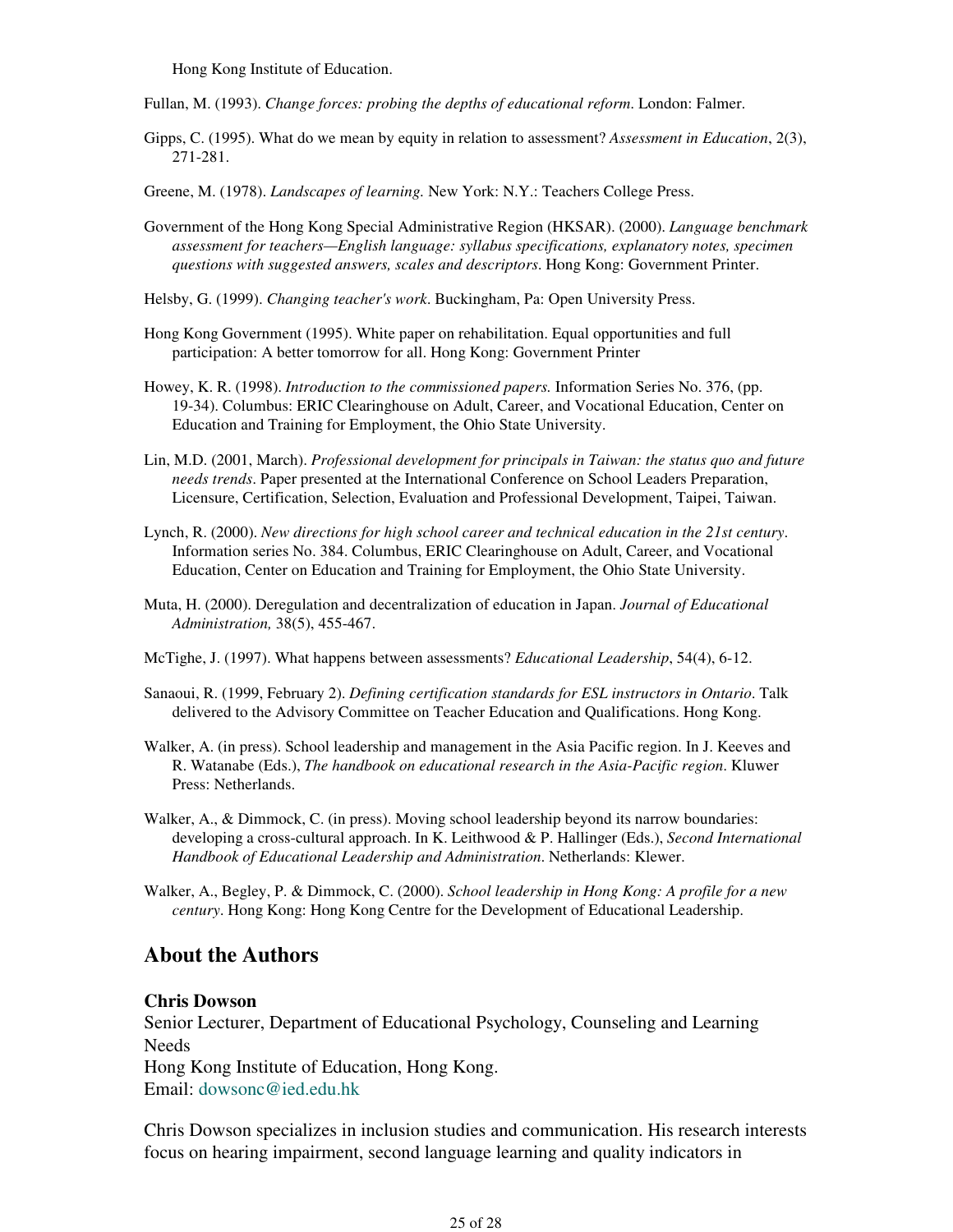education. He teaches courses on classroom practice and effective methods.

#### **Peter Bodycott**

Principal Lecturer, Department of English Hong Kong Institute of Education, Hong Kong

Peter Bodycott has taught in schools and higher education in Australia, Singapore and Hong Kong. His main publications and research interests are in the areas of pre- service teacher thinking, second language learning and teaching, language immersion and the role of narrative in leadership and teacher education.

#### **Allan Walker**

Professor, Department of Educational Administration and Policy The Chinese University of Hong Kong, Hong Kong

Allan Walker specializes in educational leadership and policy. His major research interests center on the influence of culture and context on educational administration and leadership, principal assessment and strategic planning in schools.

#### **David Coniam**

Professor, Department of Curriculum and Instruction The Chinese University of Hong Kong, Hong Kong

David Coniam is a teacher educator, working with ESL teachers in Hong Kong secondary schools. His main publication and research interests are in language testing, computational linguistics and language teaching methodology

#### **Copyright 2003 by the** *Education Policy Analysis Archives*

The World Wide Web address for the *Education Policy Analysis Archives* is **epaa.asu.edu**

General questions about appropriateness of topics or particular articles may be addressed to the Editor, Gene V Glass, glass@asu.edu or reach him at College of Education, Arizona State University, Tempe, AZ 85287-2411. The Commentary Editor is Casey D. Cobb: casey.cobb@unh.edu .

### **EPAA Editorial Board**

Michael W. Apple University of Wisconsin

Greg Camilli Rutgers University

Sherman Dorn University of South Florida

Gustavo E. Fischman California State Univeristy–Los Angeles

Thomas F. Green Syracuse University David C. Berliner Arizona State University

Linda Darling-Hammond Stanford University

Mark E. Fetler California Commission on Teacher Credentialing

Richard Garlikov Birmingham, Alabama

Aimee Howley Ohio University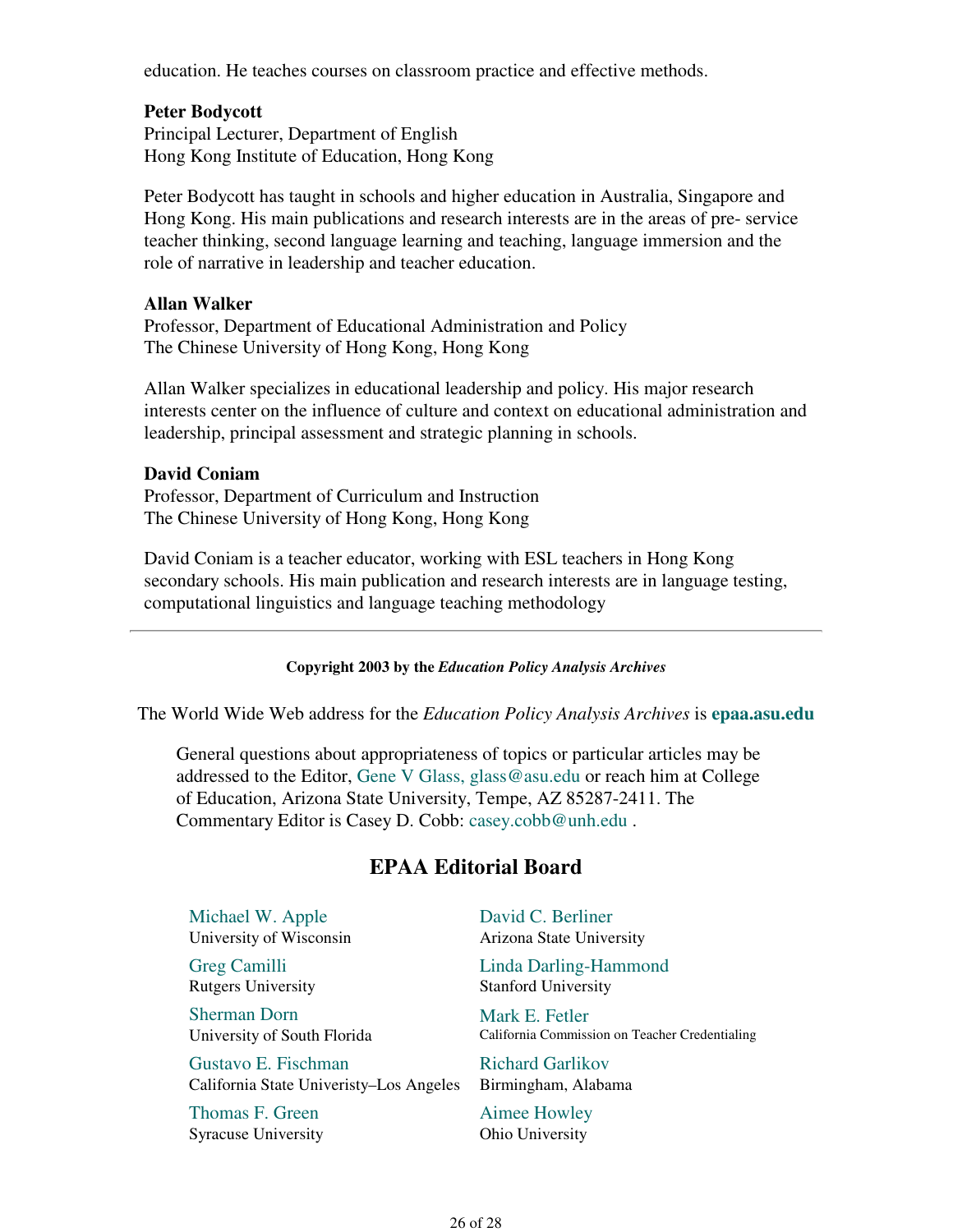Craig B. Howley Appalachia Educational Laboratory

Patricia Fey Jarvis Seattle, Washington

Benjamin Levin University of Manitoba

Les McLean University of Toronto

Michele Moses Arizona State University

Anthony G. Rud Jr. Purdue University

Michael Scriven University of Auckland

Robert E. Stake University of Illinois—UC

Terrence G. Wiley Arizona State University William Hunter University of Ontario Institute of Technology

Daniel Kallós Umeå University

Thomas Mauhs-Pugh Green Mountain College

Heinrich Mintrop University of California, Los Angeles

Gary Orfield Harvard University

Jay Paredes Scribner University of Missouri

Lorrie A. Shepard University of Colorado, Boulder

Kevin Welner University of Colorado, Boulder

John Willinsky University of British Columbia

### **EPAA Spanish Language Editorial Board**

**Associate Editor for Spanish Language Roberto Rodríguez Gómez Universidad Nacional Autónoma de México**

roberto@servidor.unam.mx

Adrián Acosta (México) Universidad de Guadalajara adrianacosta@compuserve.com

Teresa Bracho (México) Centro de Investigación y Docencia Económica-CIDE bracho dis1.cide.mx

Ursula Casanova (U.S.A.) Arizona State University casanova@asu.edu

Erwin Epstein (U.S.A.) Loyola University of Chicago Eepstein@luc.edu

Rollin Kent (México) Departamento de Investigación Educativa-DIE/CINVESTAV rkent@gemtel.com.mx kentr@data.net.mx

J. Félix Angulo Rasco (Spain) Universidad de Cádiz felix.angulo@uca.es

Alejandro Canales (México) Universidad Nacional Autónoma de México canalesa@servidor.unam.mx

José Contreras Domingo Universitat de Barcelona Jose.Contreras@doe.d5.ub.es

Josué González (U.S.A.) Arizona State University josue@asu.edu

María Beatriz Luce (Brazil) Universidad Federal de Rio Grande do Sul- UFRGS lucemb@orion.ufrgs.br